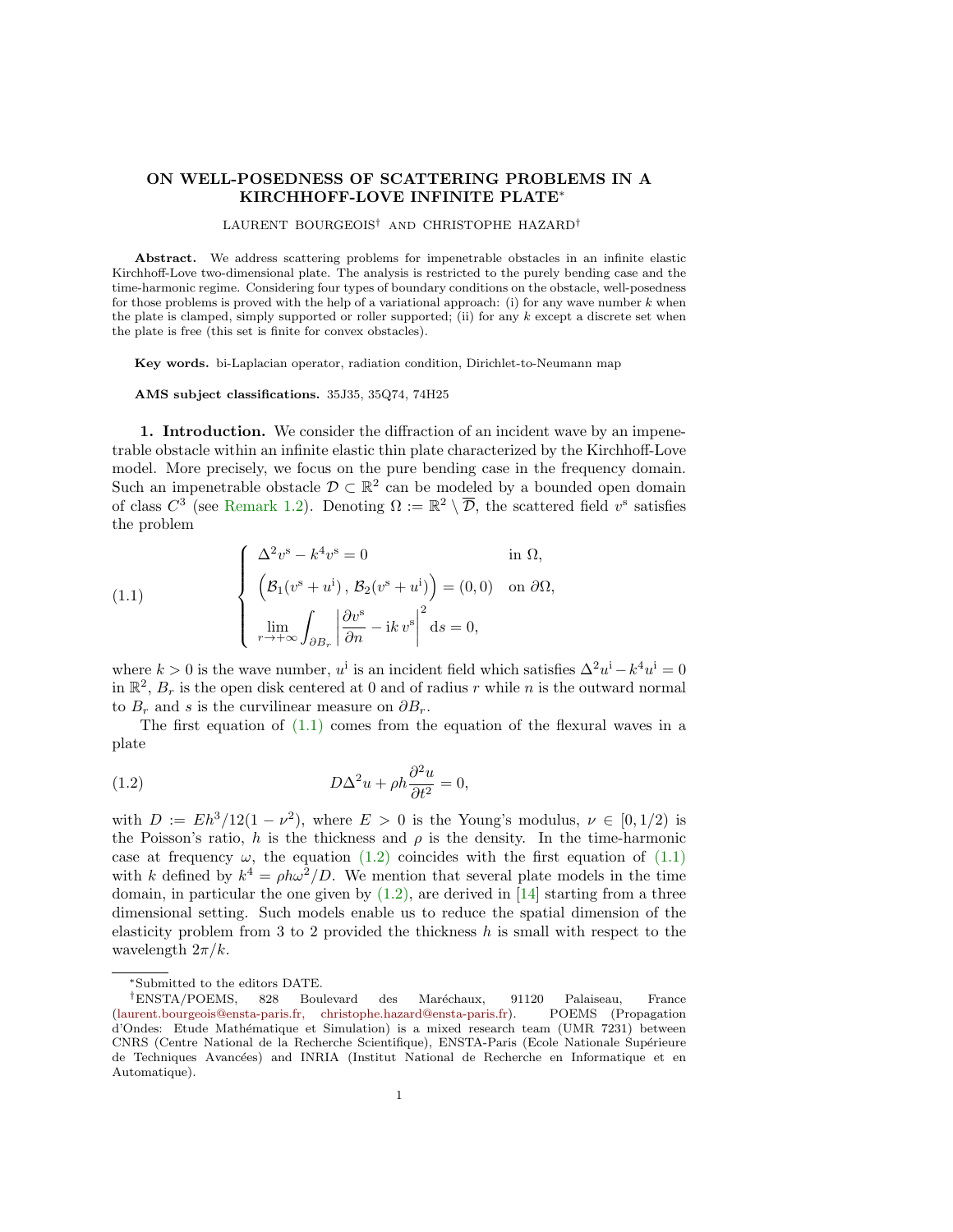The surface differential operators  $\mathcal{B}_1$ ,  $\mathcal{B}_2$  involved in the second line of [\(1.1\)](#page-0-0) characterize the boundary conditions on  $\partial\Omega$ . In order to specify these operators, let us introduce some notations. In the sequel, a generic point of  $\mathbb{R}^2$  is denoted  $x = (x_1, x_2)$ . Moreover,  $n = (n_1, n_2)$  denotes the unit normal vector to  $\partial\Omega$  directed into the exterior of  $\Omega$  (that is, the interior of  $\mathcal{D}$ ), while t is the unit tangent vector such that t is obtained from n by a  $\pi/2$  counterclockwise rotation (in other words,  $t_1 = -n_2$  and  $t_2 = n_1$ ). The curvilinear abscissa associated with vector t is denoted s: it defines the curvilinear measure ds used in boundary integrals. We also define the surface differential operators

$$
\frac{\partial}{\partial n} := n_1 \frac{\partial}{\partial x_1} + n_2 \frac{\partial}{\partial x_2} \quad \text{and} \quad \frac{\partial}{\partial s} := -n_2 \frac{\partial}{\partial x_1} + n_1 \frac{\partial}{\partial x_2}.
$$

The operators  $\mathcal{B}_1$  and  $\mathcal{B}_2$  are two among the following four surface differential operators: I (trace operator),  $\partial/\partial n$ , M and N, where M and N are defined as follows (see, e.g. [\[12\]](#page-19-0)):

$$
\begin{cases}\nMu := \nu \Delta u + (1 - \nu) M_0 u, \\
Nu := -\frac{\partial}{\partial n} \Delta u - (1 - \nu) \frac{\partial}{\partial s} N_0 s,\n\end{cases}
$$

where  $M_0$  and  $N_0$  are given by

$$
\begin{cases}\nM_0 u &:= \frac{\partial^2 u}{\partial x_1^2} n_1^2 + 2 \frac{\partial^2 u}{\partial x_1 \partial x_2} n_1 n_2 + \frac{\partial^2 u}{\partial x_2^2} n_2^2, \\
N_0 u &:= \frac{\partial^2 u}{\partial x_1 \partial x_2} (n_1^2 - n_2^2) - \left(\frac{\partial^2 u}{\partial x_1^2} - \frac{\partial^2 u}{\partial x_2^2}\right) n_1 n_2.\n\end{cases}
$$

Some alternative useful expressions of  $Mu$  and  $Nu$  are

<span id="page-1-1"></span>(1.3) 
$$
\begin{cases} Mu = \Delta u - (1 - \nu) \left( \frac{\partial^2 u}{\partial s^2} + \gamma \frac{\partial u}{\partial n} \right), \\ Nu = -\frac{\partial}{\partial n} \Delta u - (1 - \nu) \frac{\partial}{\partial s} \left( \frac{\partial^2 u}{\partial s \partial n} - \gamma \frac{\partial u}{\partial s} \right), \end{cases}
$$

where  $\gamma(s)$  is the curvature defined by  $\partial n/\partial s = \gamma t$ . It should be noted that physically, DM corresponds to the bending moment while DN corresponds to the transverse force. In what follows, four different cases for the boundary conditions on  $\partial\Omega$  will be considered:

- 1.  $\mathcal{B}_1 = I$  and  $\mathcal{B}_2 = \partial/\partial n$ : clamped plate,
- 2.  $B_1 = I$  and  $B_2 = M$ : simply supported plate,
- 3.  $B_1 = \partial/\partial n$  and  $B_2 = N$ : roller supported plate,
- 4.  $\mathcal{B}_1 = M$  and  $\mathcal{B}_2 = N$ : free plate.

We emphasize that except the third case, these boundary conditions are classical and relevant from the physical point of view. For instance, the last one models a hole within the plate.

Lastly, the third line of  $(1.1)$  is the radiation condition at infinity. Essentially, it specifies that among the scattered waves, only the outgoing ones are physically acceptable. Such kind of condition is required to guarantee well-posedness of scattering problems in unbounded domains.

The main result of this paper is the following.

<span id="page-1-0"></span>THEOREM 1.1. The problem [\(1.1\)](#page-0-0) has a unique solution in  $H^2_{\text{loc}}(\Omega)$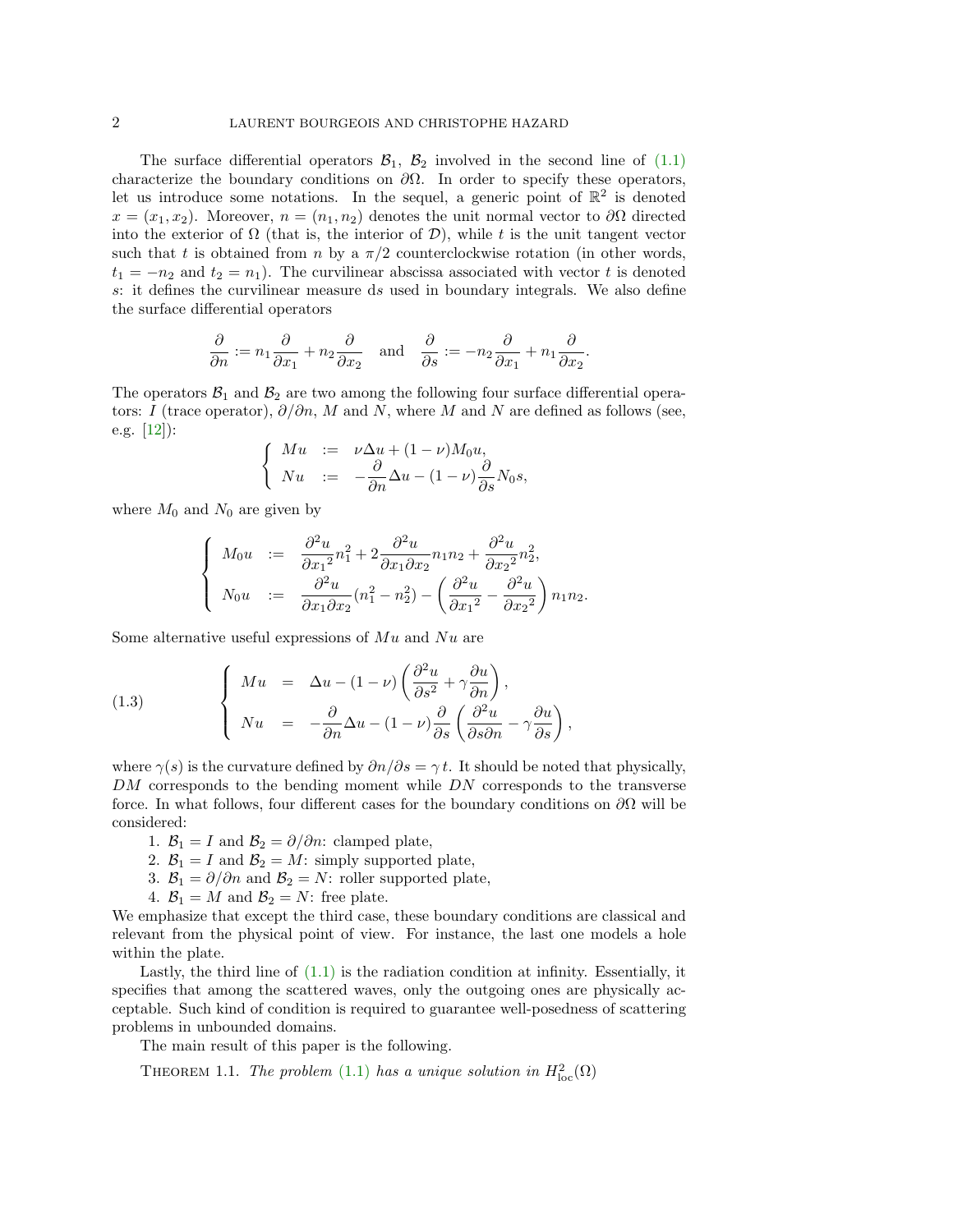- for any  $k > 0$  if  $(\mathcal{B}_1, \mathcal{B}_2) = (I, \partial/\partial n)$  (clamped plate),  $(\mathcal{B}_1, \mathcal{B}_2) = (I, M)$ (simply supported plate) or  $(\mathcal{B}_1, \mathcal{B}_2) = (\partial/\partial n, N)$  (roller supported),
- for any  $k > 0$  except for at most a countable set of numbers  $k_n$ ,  $n \in \mathbb{N}$ , such that  $k_n \to +\infty$ , if  $(\mathcal{B}_1, \mathcal{B}_2) = (M, N)$  (free plate).

<span id="page-2-0"></span>Remark 1.2. Concerning the regularity of the domain  $\mathcal D$  for which [Theorem 1.1](#page-1-0) holds,  $D$  shall be at least of class  $C^2$  to correctly define the surface operators M and  $N$  in  $(1.3)$ . Such regularity is enough for [Theorem 1.1](#page-1-0) to hold for the clamped, simply supported and roller supported plate. But the strategy we use to prove [Theorem 1.1](#page-1-0) for the free plate needs  $\mathcal{D}$  to be  $C^3$ . Such assumption might be purely technical. It would be interesting to address problem  $(1.1)$  for less smooth domains, for instance in the case where  $\Omega$  is a polygon. It is well-known [\[10\]](#page-19-1) that the presence of corners may produce some unexpected effects (among which are the so-called Babuška's and Sapondžyan's paradoxes for a simply supported plate). Such issues are not considered in the present paper.

The radial case, that is when  $\mathcal D$  is a disk, was addressed in [\[15\]](#page-20-1) where a closedform expression of the solution was obtained. Note that in the present paper, wellposedness in the radial case is proved for any boundary conditions above and for any k (see [Theorem 3.5](#page-12-0) when the curvature  $\gamma$  is supposed to be constant). To our best knowledge, well-posedness of problem [\(1.1\)](#page-0-0) for an obstacle of any shape has never been fully justified. In contrast with plate problems in the static case, which benefit from a huge amount of contributions, plate problems in the dynamic case are less popular. If we restrict ourselves to the mathematical justification of existence and uniqueness for scattering problems in the frequency domain, the number of contributions is very low. However we mention the recent article [\[20\]](#page-20-2) which in particular addresses existence and uniqueness for solutions of a similar scattering problem involving a biharmonic operator perturbed by zero and first order terms. The proof of well-posedness in [\[20\]](#page-20-2) is based on a Lippmann-Schwinger integral equation and relies on the assumption that k is sufficiently large. The proof we propose for [Theorem 1.1](#page-1-0) is based on a variational approach. As highlighted in the statement of [Theorem 1.1,](#page-1-0) uniqueness in the case of a free plate for any  $k$  is still an open problem for us. Our uniqueness proof for such boundary condition classically relies on the Analytic Fredholm theorem [\[7,](#page-19-2) Theorem 8.26], but the latter is applied in an original way to an eigenvalue problem set on the boundary of the obstacle and involving the trace and the normal derivative of the scattered field. As our uniqueness result excludes a possible countable set of frequencies, it is natural to wonder if such exceptional frequencies actually exist, that is if trapped modes can really occur for the free plate. Let us mention some contributions which prove existence of trapped modes in situations which are close to ours, for example the case of a simply supported strip in the presence of a free obstacle [\[17\]](#page-20-3) or the case of an infinite thick plate in the presence of a free obstacle and  $\nu = 0$  [\[9\]](#page-19-3). It is interesting to note that for a circular hole, the trapped modes disappear when the thickness of such thick plate tends to 0, in view of [Theorem 3.5.](#page-12-0)

Before giving the outline of our article, let us say a few words about the numerical resolution of problem [\(1.1\).](#page-0-0) It could be noted that some numerical methods were already used to solve problems of type  $(1.1)$ , for instance in  $[8]$  with the help of Perfectly Matched Layers or in [\[18\]](#page-20-4) with the help of a boundary element method. As a by-product of the present paper, by using a Dirichlet-to-Neumann operator we alternatively propose a weak formulation in the bounded domain  $\Omega \cap B_R$  which is equivalent to the strong problem  $(1.1)$ . Such weak formulation can be directly discretized with the help of a finite element method. To complete our study, it would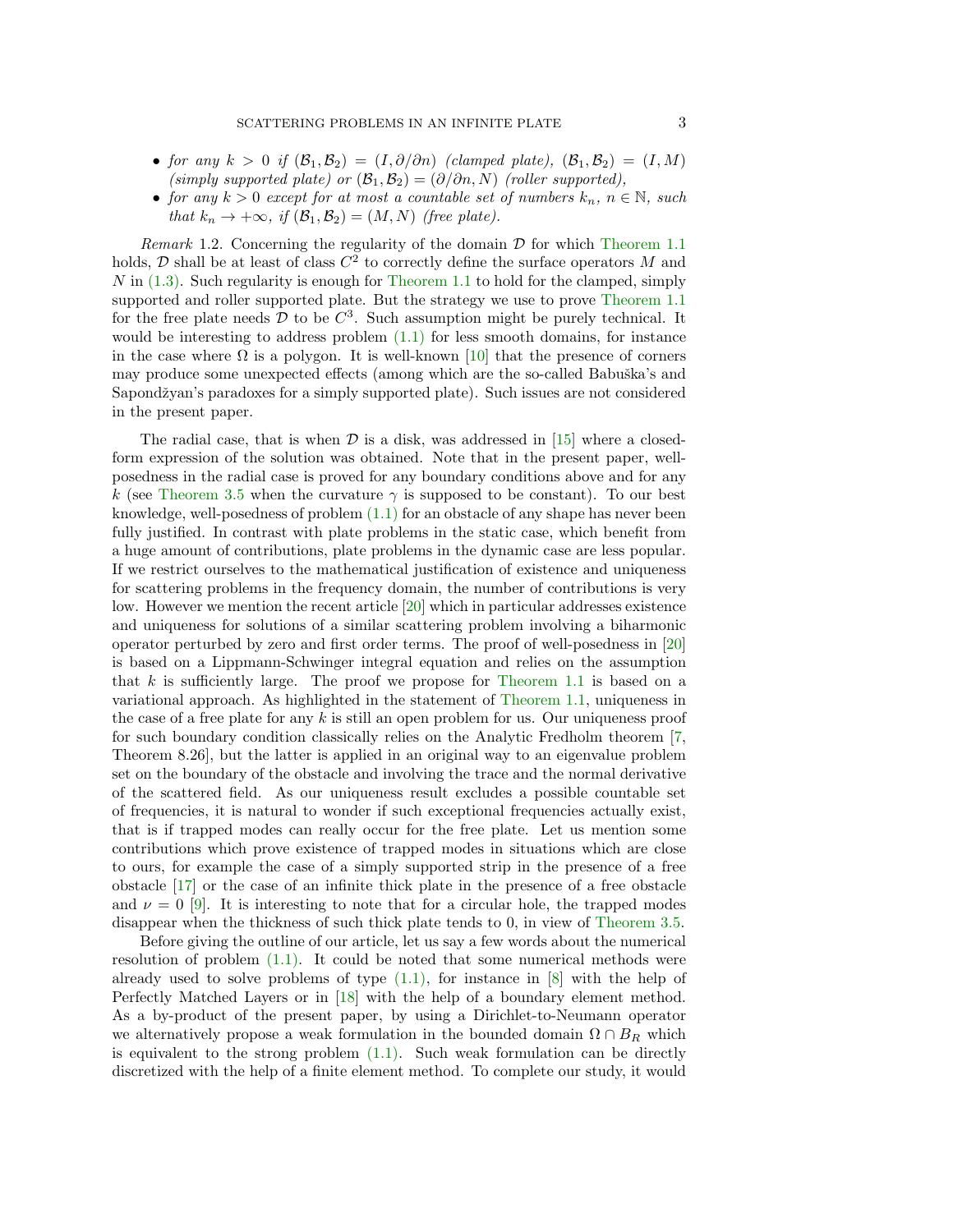be necessary to check if the well-posedness of this weak formulation (see  $(5.3)$ ) holds true for polygonal domains. In [\[4\]](#page-19-5), such a weak formulation has been implemented successfully for clamped and free plates approximated by polygons. Let us stress out that for a simply supported plate, the convergence failure known as the Babuška's paradox mentioned in [Remark 1.2](#page-2-0) does not occur for our formulation (which involves a different sesquilinear form).

The article is organized as follows. The second section can be viewed as a preliminary work on useful properties that are equivalent to the radiation condition given in problem [\(1.1\).](#page-0-0) Section 3 is dedicated to a uniqueness proof for problem [\(1.1\).](#page-0-0) In section 4, we introduce the so-called Dirichlet problem outside a disk, which is nothing but the particular case of problem [\(1.1\)](#page-0-0) when the obstacle  $\mathcal D$  is a disc  $B_R$  and the plate is clamped. Existence of a solution is proved for that problem, which implies that the Dirichlet problem outside a disk is well-posed with the help of section 3. This enables us to properly define a Dirichlet-to-Neumann operator on the boundary  $\partial B_R$ . Such operator is used in section 5 to prove that problem  $(1.1)$  is equivalent to a problem set in the bounded domain  $\Omega \cap B_R$  for which we give a weak formulation. The Fredholm character of this equivalent problem is proved in section 6. By gathering the results of section 3 and section 6, we finally complete the existence/uniqueness proof of [Theorem 1.1.](#page-1-0)

In order to avoid the appearance of non meaningful constants in inequalities, hereafter we employ the symbols  $\lesssim$  and  $\gtrsim$  which mean that the inequality is satisfied up to a positive factor which does not depend on the parameters involved in the inequality (for instance,  $|f(x)| \lesssim 1$  means that f is bounded).

2. The radiation condition. One may be surprised by the choice of the radiation condition in problem [\(1.1\).](#page-0-0) Indeed this condition is nothing but the well-known Sommerfeld radiation condition used for the Helmholtz equation [\[7,](#page-19-2) [12\]](#page-19-0). One could imagine that our fourth-order operator requires a pair of radiation conditions, similarly as it requires a pair of boundary conditions on  $\partial\Omega$ . The present section sheds light on this apparent paradox. The reason is that the scattered field appears as the superposition of a propagative part which is solution to the Helmholtz equation and an evanescent part which does not contribute to the far-field (since it is exponentially decaying).

Our aim here is to show that the radiation condition in  $(1.1)$  can be reformulated equivalently as a series expansion of  $v^s$  which results from separation of variables in polar coordinates  $(r, \theta)$ . This expansion is an essential tool in our proof of [Theorem 1.1.](#page-1-0) It involves the Hankel functions of the first kind  $H_m^{(1)}$ , for  $m \in \mathbb{Z}$ , (see, e.g. [\[1\]](#page-19-6)), as well as

<span id="page-3-0"></span>(2.1) 
$$
\xi_m(\theta) := \frac{e^{im\theta}}{\sqrt{2\pi}} \quad \text{for } \theta \in [0, 2\pi) \text{ and } m \in \mathbb{Z}.
$$

Note that if we identify the interval  $[0, 2\pi)$  with the unit circle  $S_1$  in  $\mathbb{R}^2$ , then each function  $\xi_m$  appears as a unit vector of  $L^2(S_1)$  (thanks to the factor  $1/\sqrt{2\pi}$  in [\(2.1\)\)](#page-3-0). It is actually well-known (see, e.g., [\[13\]](#page-20-5)) that the family  $\{\xi_m; m \in \mathbb{Z}\}\$ is an orthonormal basis of  $L^2(S_1)$  and for any  $s > 0$ , an orthogonal basis of  $H^s(S_1)$  for the inner product which derives from the following norm

<span id="page-3-1"></span>(2.2) 
$$
\|\xi\|_{H^s(S_1)} := \left(\sum_{m\in\mathbb{Z}} (1+m^2)^s \left|(\xi,\xi_m)_{L^2(S_1)}\right|^2\right)^{1/2}.
$$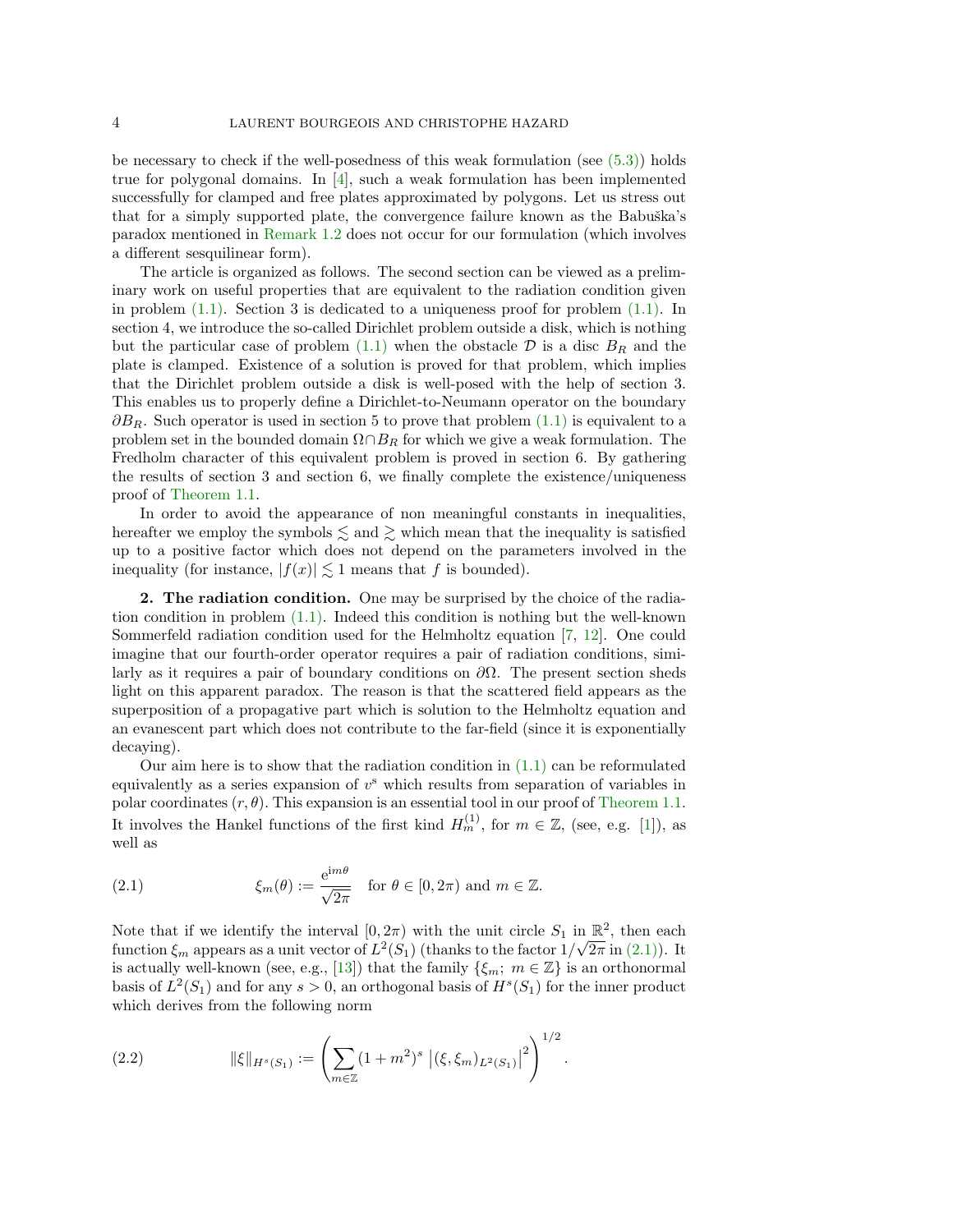For brevity, we say that a solution u to  $\Delta^2 u - k^4 u = 0$  outside a given disk  $B_R$ (for some  $R > 0$ ) is *radiating* if it satisfies the radiation condition

<span id="page-4-4"></span>(2.3) 
$$
\lim_{r \to +\infty} \int_{\partial B_r} \left| \frac{\partial u}{\partial n} - ik \, u \right|^2 ds = 0.
$$

The two following propositions, which are somehow converse to each other, gather the mains results about such radiating solutions that are needed in the present paper. Their respective proofs use mainly arguments which are well-known in the context of Helmholtz equation (see [\[7\]](#page-19-2)).

PROPOSITION 2.1. Suppose that u is a radiating solution to  $\Delta^2 u - k^4 u = 0$  in  $\mathbb{R}^2\setminus\overline{B_R}$  for some  $R>0.$  Then there exist two families of complex numbers  $\alpha_m$  and  $\beta_m$ , for  $m \in \mathbb{Z}$ , such that u can be split into the sum of a propagative part  $u^{\text{pr}}$  and an evanescent part  $u^{ev}$  as follows:

<span id="page-4-2"></span>(2.4) 
$$
u = u^{\text{pr}} + u^{\text{ev}} \quad \text{with} \quad \begin{cases} u^{\text{pr}}(r,\theta) := \sum_{m \in \mathbb{Z}} \alpha_m H_m^{(1)}(kr) \xi_m(\theta), \\ u^{\text{ev}}(r,\theta) := \sum_{m \in \mathbb{Z}} \beta_m H_m^{(1)}(ikr) \xi_m(\theta), \end{cases}
$$

where both series are absolutely and uniformly convergent on compact subsets of  $\mathbb{R}^2 \setminus$  $\overline{B_R}$ , as well as any term by term partial derivative with respect to r and  $\theta$ . Moreover  $u<sup>pr</sup>$  and  $u<sup>ev</sup>$  are related to u by the formulas

<span id="page-4-0"></span>(2.5) 
$$
u^{\text{pr}} = \frac{1}{2} \left( u - \frac{\Delta u}{k^2} \right) \quad \text{and} \quad u^{\text{ev}} = \frac{1}{2} \left( u + \frac{\Delta u}{k^2} \right),
$$

and satisfy respectively

(2.6) 
$$
\Delta u^{\text{pr}} + k^2 u^{\text{pr}} = 0 \quad and \quad \Delta u^{\text{ev}} - k^2 u^{\text{ev}} = 0 \quad in \ \mathbb{R}^2 \setminus \overline{B_R}.
$$

<span id="page-4-3"></span><span id="page-4-1"></span>Proof. The starting point is to use the factorization

(2.7) 
$$
\Delta^2 u - k^4 u = (\Delta - k^2)(\Delta + k^2)u = (\Delta + k^2)(\Delta - k^2)u.
$$

Hence, by defining  $u^{pr}$  and  $u^{ev}$  by [\(2.5\),](#page-4-0) we see that the equation  $\Delta^2 u - k^4 u = 0$  is equivalent to the decomposition  $u = u^{\text{pr}} + u^{\text{ev}}$  where  $u^{\text{pr}}$  and  $u^{\text{ev}}$  satisfy [\(2.6\).](#page-4-1)

In order to obtain the series expansions  $(2.4)$  of  $u^{pr}$  and  $u^{ev}$ , we consider their respective Fourier series with respect to  $\theta$ . First recall that standard elliptic regularity results tell us that  $u^{pr}$  and  $u^{ev}$  are infinitely differentiable in  $\mathbb{R}^2 \setminus \overline{B_R}$ . We then easily deduce from [\(2.6\)](#page-4-1) that their Fourier coefficients are solutions to Bessel type equations with respect to r, which yields the existence of four families of complex numbers  $\alpha_m^{(1)}$ ,  $\alpha_m^{(2)}$ ,  $\beta_m^{(1)}$  and  $\beta_m^{(2)}$ , for  $m \in \mathbb{Z}$ , such that

$$
u^{\text{pr}}(r,\theta) = \sum_{m\in\mathbb{Z}} u_m^{\text{pr}}(r) \xi_m(\theta) \quad \text{where} \quad u_m^{\text{pr}}(r) := \alpha_m^{(1)} H_m^{(1)}(kr) + \alpha_m^{(2)} H_m^{(2)}(kr),
$$
  

$$
u^{\text{ev}}(r,\theta) = \sum_{m\in\mathbb{Z}} u_m^{\text{ev}}(r) \xi_m(\theta) \quad \text{where} \quad u_m^{\text{ev}}(r) := \beta_m^{(1)} H_m^{(1)}(ikr) + \beta_m^{(2)} H_m^{(2)}(ikr),
$$

where  $H_m^{(1)}$  and  $H_m^{(2)}$  are the Hankel functions of order m of the first and second kinds, respectively. As both functions  $u^{\text{pr}}$  and  $u^{\text{ev}}$  belong to  $C^{\infty}(\mathbb{R}^2 \setminus \overline{B_R})$ , these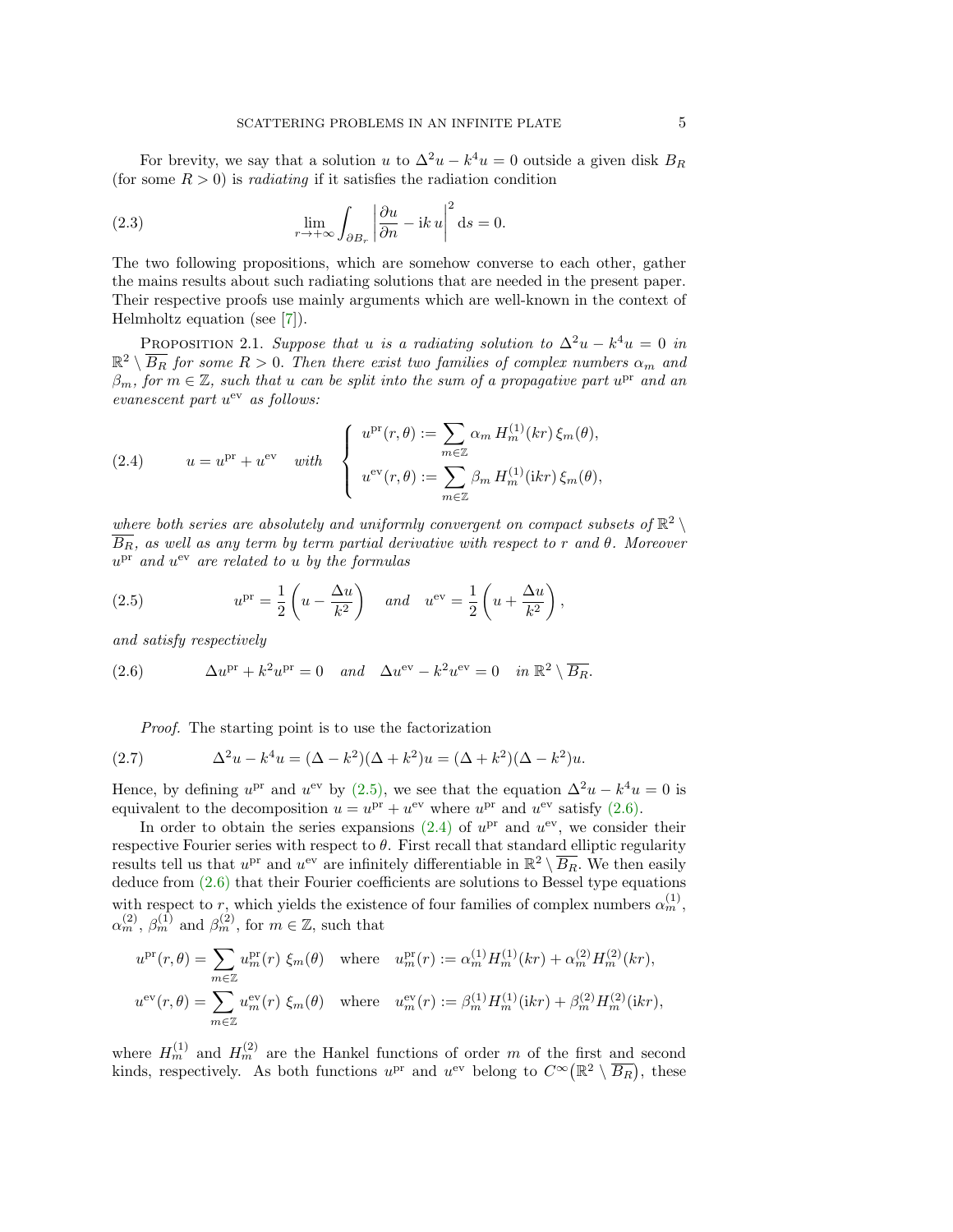series are absolutely and uniformly convergent on compact subsets of  $\mathbb{R}^2 \setminus \overline{B_R}$ , as well as any term by term partial derivative with respect to  $r$  and  $\theta$ . As a consequence, by Parseval's equality, we see that for all  $r > R$ ,

$$
\int_{\partial B_r} \left| \frac{\partial u}{\partial n} - iku \right|^2 ds = \sum_{m \in \mathbb{Z}} h_m(r), \quad \text{where}
$$

$$
h_m(r) := r \left| \left( \frac{d}{dr} - ik \right) (u_m^{\text{pr}} + u_m^{\text{ev}}) \right|^2.
$$

Using the following asymptotic behavior of Hankel functions [\[16,](#page-20-6) Chap. 7, §4.1] which is valid for  $|z| \to \infty$  with  $\arg z \in [-\pi/2, +\pi/2]$  and fixed order  $m \in \mathbb{N}$ :

<span id="page-5-2"></span>(2.8) 
$$
H_m^{(j)}(z) = \sqrt{\frac{2}{\pi z}} e^{(-1)^{j-1} i (z - m\pi/2 - \pi/4)} \left(1 + \mathcal{O}(|z|^{-1})\right) \text{ for } j = 1, 2,
$$

as well as the recurrence relation [\[1,](#page-19-6) §9.1.27]

(2.9) 
$$
(H_m^{(j)})'(z) = H_{m-1}^{(j)}(z) - \frac{m}{z} H_m^{(j)}(z),
$$

we infer that, as  $r \to +\infty$ ,

<span id="page-5-0"></span>
$$
\left| \left( \frac{d}{dr} - ik \right) H_m^{(1)}(kr) \right| = \mathcal{O}(r^{-3/2}) \text{ and } \left| \left( \frac{d}{dr} - ik \right) H_m^{(2)}(kr) \right| \sim \sqrt{\frac{8k}{\pi r}},
$$

$$
\left| \left( \frac{d}{dr} - ik \right) H_m^{(1)}(ikr) \right| = \mathcal{O}(e^{-kr}) \text{ and } \left| \left( \frac{d}{dr} - ik \right) H_m^{(2)}(ikr) \right| \sim \sqrt{\frac{8k}{\pi r}} e^{kr}.
$$

As a consequence, if there exists  $m \in \mathbb{Z}$  such that  $\beta_m^{(2)} \neq 0$ , we will have  $h_m(r) \gtrsim e^{2kr}$ and u will not satisfy the radiation condition, so  $\beta_m^{(2)} = 0$  for all  $m \in \mathbb{Z}$ . In the same way, if  $\alpha_m^{(2)} \neq 0$  for some  $m \in \mathbb{Z}$ , we will have  $h_m(r) \gtrsim 1$  and u will not satisfy the radiation condition, so  $\alpha_m^{(2)} = 0$  for all  $m \in \mathbb{Z}$ .  $\Box$ 

PROPOSITION 2.2. Let  $\alpha_m$  and  $\beta_m$  for  $m \in \mathbb{Z}$  be two families of complex numbers such that

<span id="page-5-1"></span>
$$
(2.10) \quad \sup_{m \in \mathbb{Z}} |\alpha_m| \left| H_m^{(1)}(kR) \right| < \infty \quad \text{and} \quad \sup_{m \in \mathbb{Z}} |\beta_m| \left| H_m^{(1)}(ikR) \right| < \infty
$$

for some  $R > 0$ . Then both series in [\(2.4\)](#page-4-2) are absolutely and uniformly convergent on  $\hat{L}_{1}^{12}$  compact subsets of  $\mathbb{R}^{2}\setminus\overline{B_{R}}$  (which excludes vicinities of  $\partial B_{R}$ ), as well as any term by term partial derivative with respect to r and  $\theta$ . Moreover, their respective asymptotic behaviors as  $r \to +\infty$  are

<span id="page-5-3"></span>(2.11) 
$$
|u^{\text{pr}}(r,\theta)| = \mathcal{O}(r^{-1/2}) \quad \text{and} \quad |u^{\text{ev}}(r,\theta)| = \mathcal{O}(e^{-kr}),
$$

uniformly with respect to  $\theta \in [0, 2\pi)$ , and the same holds true for any partial derivative with respect to r and  $\theta$ . Finally, the function  $u := u^{\text{pr}} + u^{\text{ev}}$  is a radiating solution to  $\Delta^2 u - k^4 u = 0$  in  $\mathbb{R}^2 \setminus \overline{B_R}$ .

*Proof.* The absolute and uniform convergence of both series in  $(2.4)$  is a straightforward consequence of the asymptotic behavior of Hankel functions for large order, which is recalled below for positive order  $m$  (the case of negative order follows from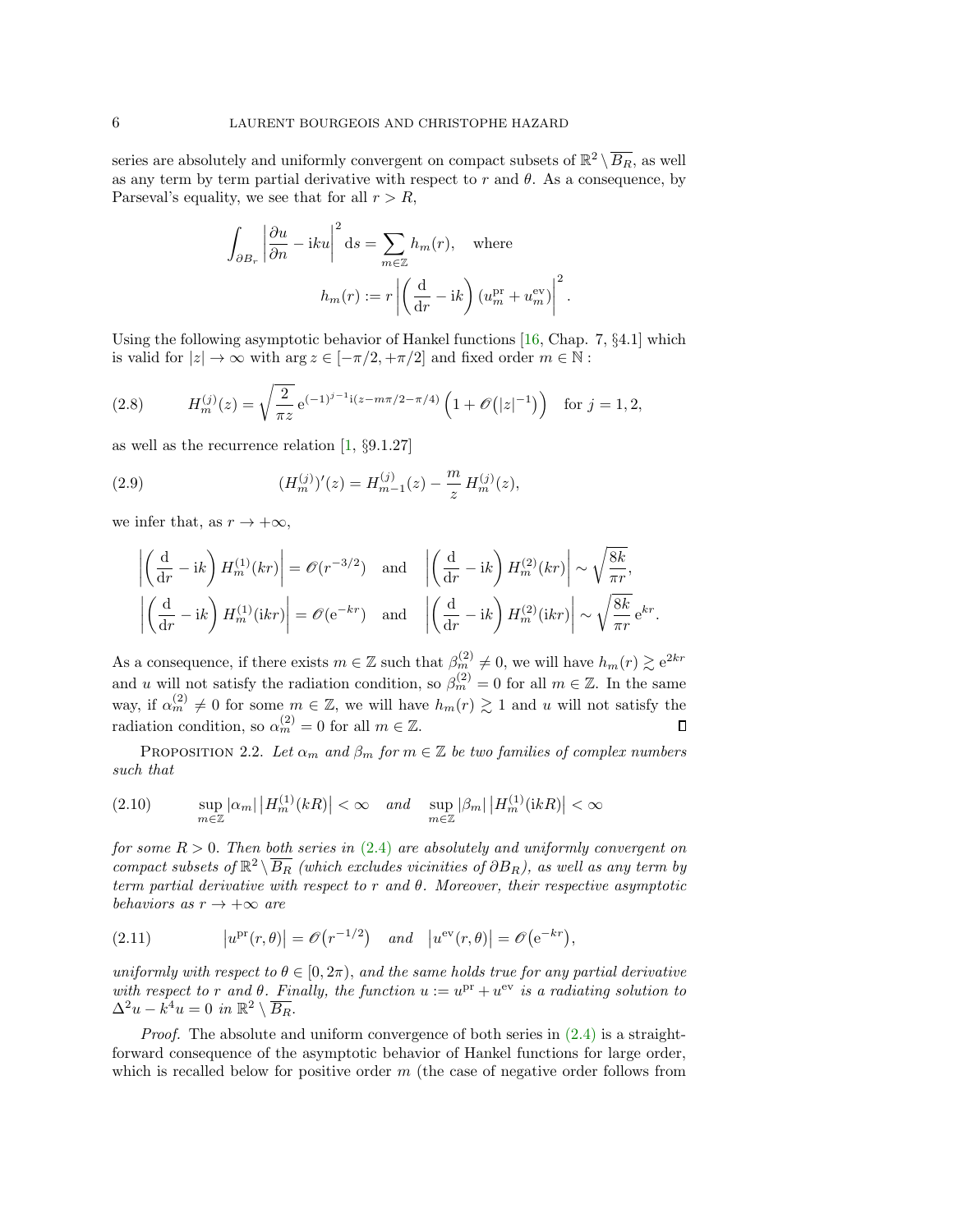the relation  $H_{-m}^{(1)}(z) = (-1)^m H_m^{(1)}(z)$ . From the series representations of Bessel functions (see  $[1, §9.1.10 \& 9.1.11]$  $[1, §9.1.10 \& 9.1.11]$ ), we deduce that

<span id="page-6-0"></span>(2.12) 
$$
H_m^{(1)}(z) = \frac{(m-1)!}{i\pi} \left(\frac{2}{z}\right)^m \left(1 + \mathcal{O}(m^{-1})\right) \text{ as } m \to +\infty,
$$

uniformly with respect to z in any compact subset of  $\mathbb{C} \setminus \mathbb{R}^-$ . We deduce from this asymptotic behavior that

<span id="page-6-2"></span>
$$
\frac{H_{m-1}^{(1)}(z)}{H_m^{(1)}(z)} = \frac{z}{2m} + \mathcal{O}(m^{-2}) \quad \text{as } m \to \infty.
$$

Using formula [\(2.9\),](#page-5-0) we infer that

(2.13) 
$$
\frac{\left(H_m^{(1)}\right)'(z)}{H_m^{(1)}(z)} = -\frac{m}{z} + \frac{z}{2m} + \mathcal{O}(m^{-2}) \text{ as } m \to \infty.
$$

Iterating this process, we see that for any given  $p \geq 1$ ,

<span id="page-6-1"></span>(2.14) 
$$
\frac{\left(H_m^{(1)}\right)^{(p)}(z)}{H_m^{(1)}(z)} = \left(-\frac{m}{z}\right)^p + \mathscr{O}(m^{p-1}) \text{ as } m \to \infty.
$$

All these asymptotic behaviors are valid uniformly in compact subsets of  $\mathbb{C} \setminus \mathbb{R}^-$ .

We now come back to the convergence of the series in  $(2.4)$ . For  $u^{\text{pr}}$ , simply notice that for  $M \in \mathbb{N}$ ,

$$
\sum_{m=-M}^{M} \left| \alpha_m H_m^{(1)}(kr) \, \xi_m(\theta) \right| \lesssim \left( \sup_{|m| \le M} |\alpha_m| \, |H_m^{(1)}(kR)| \right) \sum_{m=-M}^{M} \left| \frac{H_m^{(1)}(kr)}{H_m^{(1)}(kR)} \right|.
$$

Thanks to assumption  $(2.10)$ , the first term of the right-hand side remains bounded as  $M \to +\infty$ , and so is the second one, since the asymptotic behavior [\(2.12\)](#page-6-0) shows that for  $r > R$ ,

$$
\sum_{m=-M}^{M} \left| \frac{H_m^{(1)}(kr)}{H_m^{(1)}(kR)} \right| \lesssim \sum_{m=-M}^{M} \left( \frac{R}{r} \right)^{|m|}.
$$

The same arguments are still valid for  $u^{ev}$  (replacing k by ik), as well as for any term by term partial derivative of these series. Indeed, if we differentiate  $p$  times with respect to r and q times with respect to  $\theta$ , the above inequality has to be replaced by

$$
\sum_{m=-M}^{M} \left| m^q \frac{\left( H_m^{(1)} \right)^{(p)}(kr)}{H_m^{(1)}(kR)} \right| \lesssim \sum_{m=-M}^{M} |m|^{p+q} \left( \frac{R}{r} \right)^{|m|}
$$

,

using the fact that  $\xi'_m = im\xi_m$  and the asymptotic behavior [\(2.14\).](#page-6-1) As a consequence, both functions  $u^{\text{pr}}$  and  $u^{\text{ev}}$  belong to  $C^{\infty}(\mathbb{R}^2 \setminus \overline{B_R})$ . Applying respectively the operators  $\Delta + k^2$  and  $\Delta - k^2$  to both series in [\(2.4\)](#page-4-2) yields [\(2.6\),](#page-4-1) which shows by [\(2.7\)](#page-4-3) that  $u := u^{\text{pr}} + u^{\text{ev}}$  satisfies  $\Delta^2 u - k^4 u = 0$  in  $\mathbb{R}^2 \setminus \overline{B_R}$ .

On the other hand, the asymptotic behaviors of  $u<sup>pr</sup>$  and  $u<sup>ev</sup>$  for large r, in particular the fact these series satisfy the radiation condition, cannot be deduced easily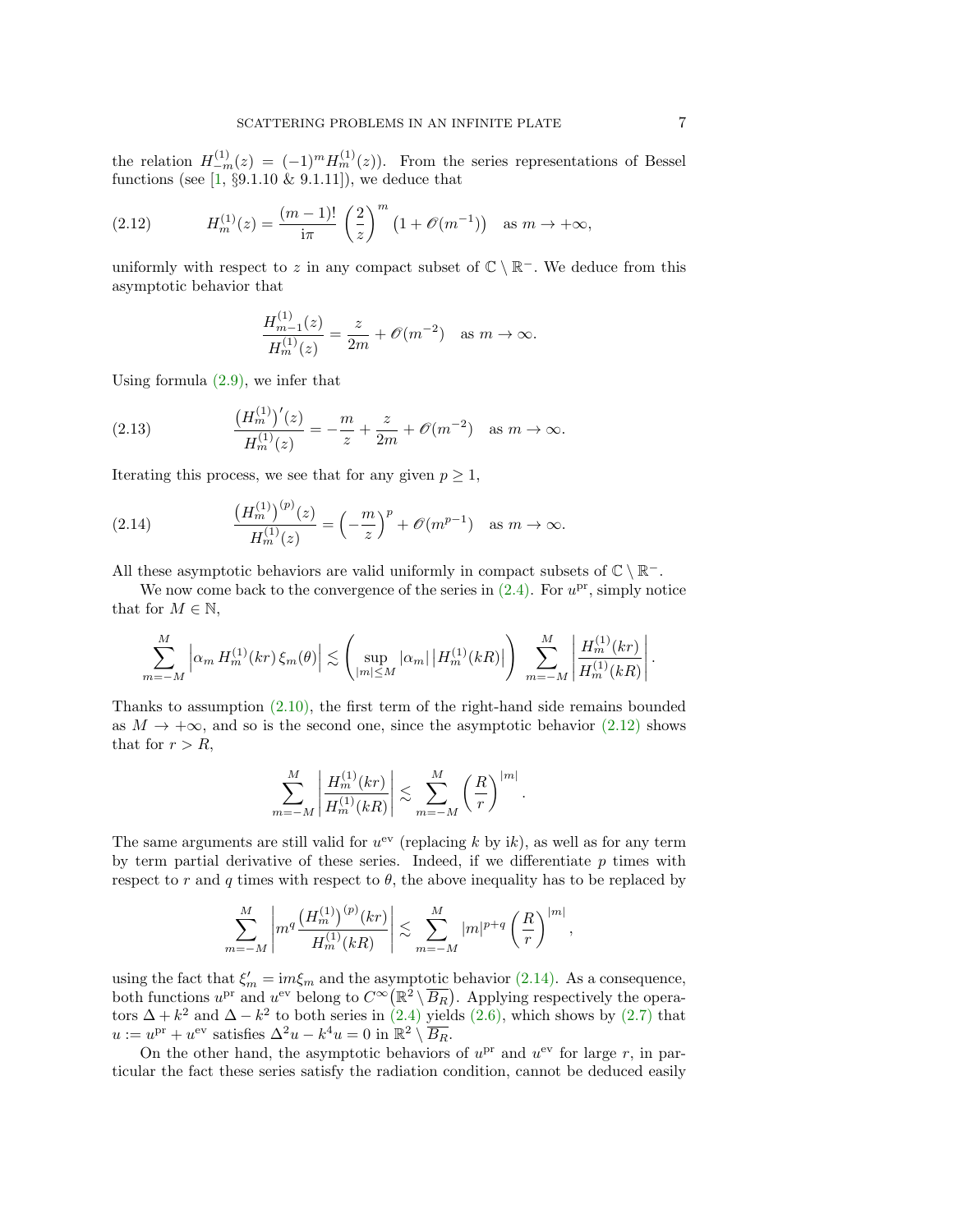from a direct study of the series. This can be done by a cumbersome analysis of the series, as shown in [\[11\]](#page-19-7) for a similar water wave scattering problem. However, there is an alternative (and more elegant!) approach which consists in rewriting these series as integral representations of  $u^{pr}$  and  $u^{ev}$ , since the latter are well suited to extract their asymptotic behaviors for large  $r$ . This approach is extensively described in  $[7,$ Chap. 2] for the three-dimensional Helmholtz equation and briefly explained in [\[7,](#page-19-2) §3.4 for the two-dimensional case. We recall here the basic steps for  $u^{\text{pr}}$ .

Starting from the series representation  $(2.4)$  of  $u^{\text{pr}}$ , the idea is to show that for any fixed  $R' > R$ ,

<span id="page-7-0"></span>
$$
(2.15) \quad u^{\text{pr}}(x) = \int_{\partial B_{R'}} \left\{ u^{\text{pr}}(y) \, \frac{\partial G^{\text{pr}}}{\partial n_y}(x, y) - \frac{\partial u^{\text{pr}}}{\partial n}(y) \, G^{\text{pr}}(x, y) \right\} \mathrm{d}s_y \quad \text{for } |x| > |y|,
$$

where  $G<sup>pr</sup>$  is the radiating Green's function of the Helmholtz equation, given by

$$
G^{\rm pr}(x,y) = \frac{\mathrm{i}}{4} H_0^{(1)}(k|x-y|),
$$

and n denotes the unit normal vector to  $\partial B_{R'}$  directed into the exterior of  $B_{R'}$ . The key tool is the famous Graf's addition theorem [\[1,](#page-19-6) §9.1.79]

$$
G^{\text{pr}}(x,y) = \frac{\mathrm{i}\pi}{2} \sum_{m \in \mathbb{Z}} H_m^{(1)}(k|x|) \, \xi_m(\theta_x) \, J_m(k|y|) \, \overline{\xi_m(\theta_y)} \quad \text{for } |x| > |y|,
$$

where  $J_m$  is the Bessel function of order m [\[1\]](#page-19-6) and  $\theta_x$  (respectively,  $\theta_y$ ) denotes the polar angle of  $x$  (respectively,  $y$ ). As above, this series is absolutely and uniformly convergent on compact subsets of  $|x| > |y|$ , as well as any term by term partial derivative with respect to  $x$  or  $y$ . If we insert this formula as well as the series  $(2.4)$  for all  $y \in \partial B_{R'}$  into the integral of the right-hand side of  $(2.15)$  and use the orthonormality of the  $\xi_m$  in  $L^2(S^1)$ , this integral can be written as

$$
\frac{\mathrm{i}\pi k R'}{2} \sum_{m\in\mathbb{Z}} \alpha_m \left\{ H_m^{(1)}(kR') J'_m(kR') - \left( H_m^{(1)} \right)'(kR') J_m(kR') \right\} H_m^{(1)}(k|x|) \xi_m(\theta_x).
$$

The term between braces is the wronskian of  $H_m^{(1)}$  and  $J_m$ . It is explicitly given by [\[1,](#page-19-6) §9.1.16]

$$
H_m^{(1)}(kR') J'_m(kR') - (H_m^{(1)})'(kR') J_m(kR') = \frac{2}{i\pi kR'},
$$

which shows that the integral of the right-hand side of  $(2.15)$  is exactly the series  $(2.4)$  of  $u<sup>pr</sup>(x)$ . Hence  $(2.15)$  is proved. Replacing k by ik, we obtain in the same way the integral representation of  $u^{ev}$ , which involves the Green's function

$$
G^{\text{ev}}(x, y) = \frac{1}{4} H_0^{(1)}(ik|x - y|).
$$

Using the asymptotic behavior  $(2.8)$ , we infer that

$$
|G^{\text{pr}}(x,y)| = \mathcal{O}(|x|^{-1/2})
$$
 and  $|G^{\text{ev}}(x,y)| = \mathcal{O}(e^{-k|x|})$  as  $|x| \to +\infty$ ,

uniformly with respect to  $\theta_x \in [0, 2\pi)$  and  $y \in \partial B_{R'}$ . Using [\(2.9\),](#page-5-0) we see that the same holds true for any partial derivative of these Green's functions with respect to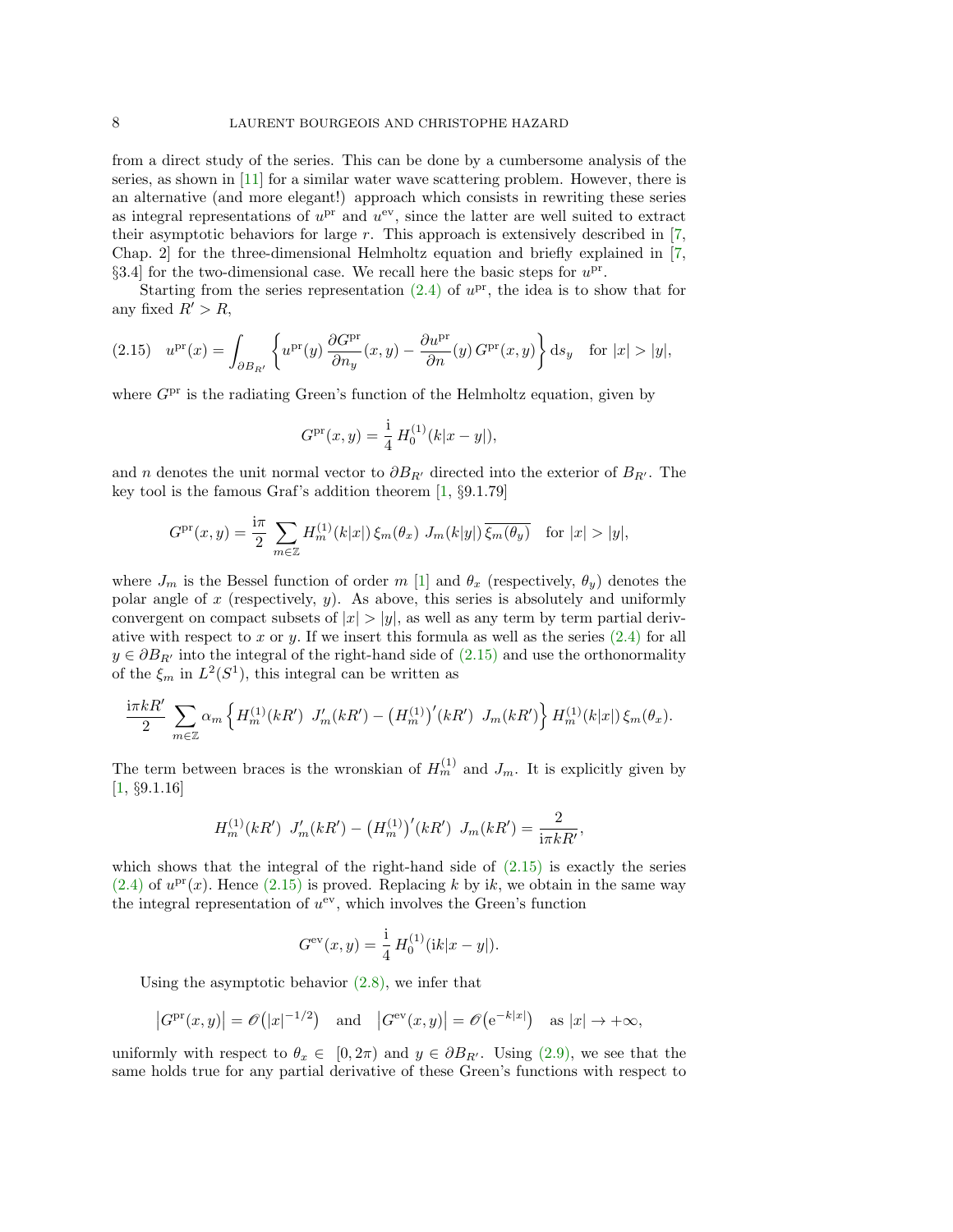x or y. These estimates together with the integral representation of  $u<sup>pr</sup>$  and  $u<sup>ev</sup>$  yield [\(2.11\).](#page-5-3) Finally, the same arguments show that

$$
\left| \frac{\partial}{\partial |x|} G^{\mathrm{pr}}(x, y) - \mathrm{i}k \, G^{\mathrm{pr}}(x, y) \right| = \mathscr{O}(|x|^{-3/2}),
$$

uniformly with respect to  $\theta_x \in [0, 2\pi)$  and  $y \in \partial B_{R'}$ , from which we deduce that  $u^{\text{pr}}$ satisfies the radiation condition  $(2.3)$ . This obviously holds true for  $u^{ev}$ , since it is exponentially decreasing, as well as its derivatives. Hence  $u := u^{\text{pr}} + u^{\text{ev}}$  is a radiating solution to  $\Delta^2 u - k^4 u = 0$ . This completes the proof.  $\Box$ 

Remark 2.3. The far field pattern of a radiating solution u to  $\Delta^2 u - k^4 u = 0$ outside a bounded domain (that is, its asymptotic behavior as  $r \to +\infty$ ) can be easily deduced from the above propositions. Indeed, as the evanescent part  $u^{ev}$  of u decays exponentially, it reduces to the far field pattern of the propagative part  $u^{\text{pr}}$ , which is well-known (see, e.g., [\[7\]](#page-19-2)).

3. Uniqueness. We now address the question of uniqueness in problem [\(1.1\):](#page-0-0) if  $u^i = 0$ , does a solution  $v^s \in H^2_{loc}(\Omega)$  to problem  $(1.1)$  vanish in  $\Omega$ ? Throughout this section, we simply denote  $v^s = u$ . To begin with, we prove that the "propagating" part" of u actually vanishes by a standard argument based on the energy flux. In order to introduce such energy flux, we need the following Green formula (see for example [\[12\]](#page-19-0)).

<span id="page-8-0"></span>LEMMA 3.1. In a bounded domain  $\mathcal O$  of class  $C^2$ , denoting  $H^2(\mathcal O,\Delta^2):=\{u\in\mathcal O\}$  $H^2(\mathcal{O}), \Delta^2 u \in L^2(\mathcal{O})\},\$  the linear mapping  $T: u \mapsto (Nu, Mu)$  is continuous from  $H^2(\mathcal{O}, \Delta^2)$  to  $H^{-3/2}(\partial \mathcal{O}) \times H^{-1/2}(\partial \mathcal{O})$ . Moreover, for all  $u \in H^2(\mathcal{O}, \Delta^2)$  and  $v \in$  $H^2(\mathcal{O})$ , we have the Green formula

<span id="page-8-2"></span>(3.1) 
$$
\int_{\mathcal{O}} \Delta^2 u \, \overline{v} \, dx = a(u, v) - \int_{\partial \mathcal{O}} \left( Nu \overline{v} + Mu \frac{\partial \overline{v}}{\partial n} \right) ds \quad where
$$

$$
a(u, v) := \int_{\mathcal{O}} \{ \nu \Delta u \Delta \overline{v} + (1 - \nu) \sum_{i,j=1}^2 \frac{\partial^2 u}{\partial x_i \partial x_j} \frac{\partial^2 \overline{v}}{\partial x_i \partial x_j} \} dx.
$$

Here, the unit normal vector to  $\partial \mathcal{O}$ , which is involved in the definition [\(1.3\)](#page-1-1) of the surface operators M and N, is directed into the exterior of  $\mathcal{O}$ . The first part of the integral on  $\partial O$  has the meaning of duality pairing between  $H^{3/2}(\partial O)$  and  $H^{-3/2}(\partial O)$  while the second part has the meaning of duality pairing between  $H^{1/2}(\partial \mathcal{O})$  and  $H^{-1/2}(\partial \mathcal{O})$ . Let us consider the annulus  $B_{r,r'} := B_{r'} \setminus \overline{B_r}$  with  $r' > r$  for sufficiently large r (so

that  $B_{r,r'} \subset \Omega$ ). Starting from

<span id="page-8-1"></span>
$$
\int_{B_{r,r'}} (\Delta^4 u - k^4 u) \overline{u} \, \mathrm{d}x = 0
$$

and applying the Green formula of [Lemma 3.1](#page-8-0) in the domain  $B_{r,r'}$  for  $v = u$ , we obtain that the quantity

(3.2) 
$$
\mathcal{F}(u) := \text{Im}\left\{ \int_{\partial B_r} \left( Nu\overline{u} + Mu\frac{\partial \overline{u}}{\partial n} \right) ds \right\},
$$

where the unit normal vector to  $\partial B_r$  is directed into the exterior of  $B_r$ , does not depend on  $r$ . It is called the *energy flux*.

We are now in a position to prove that the propagating part  $u^{\text{pr}}$  of u vanishes.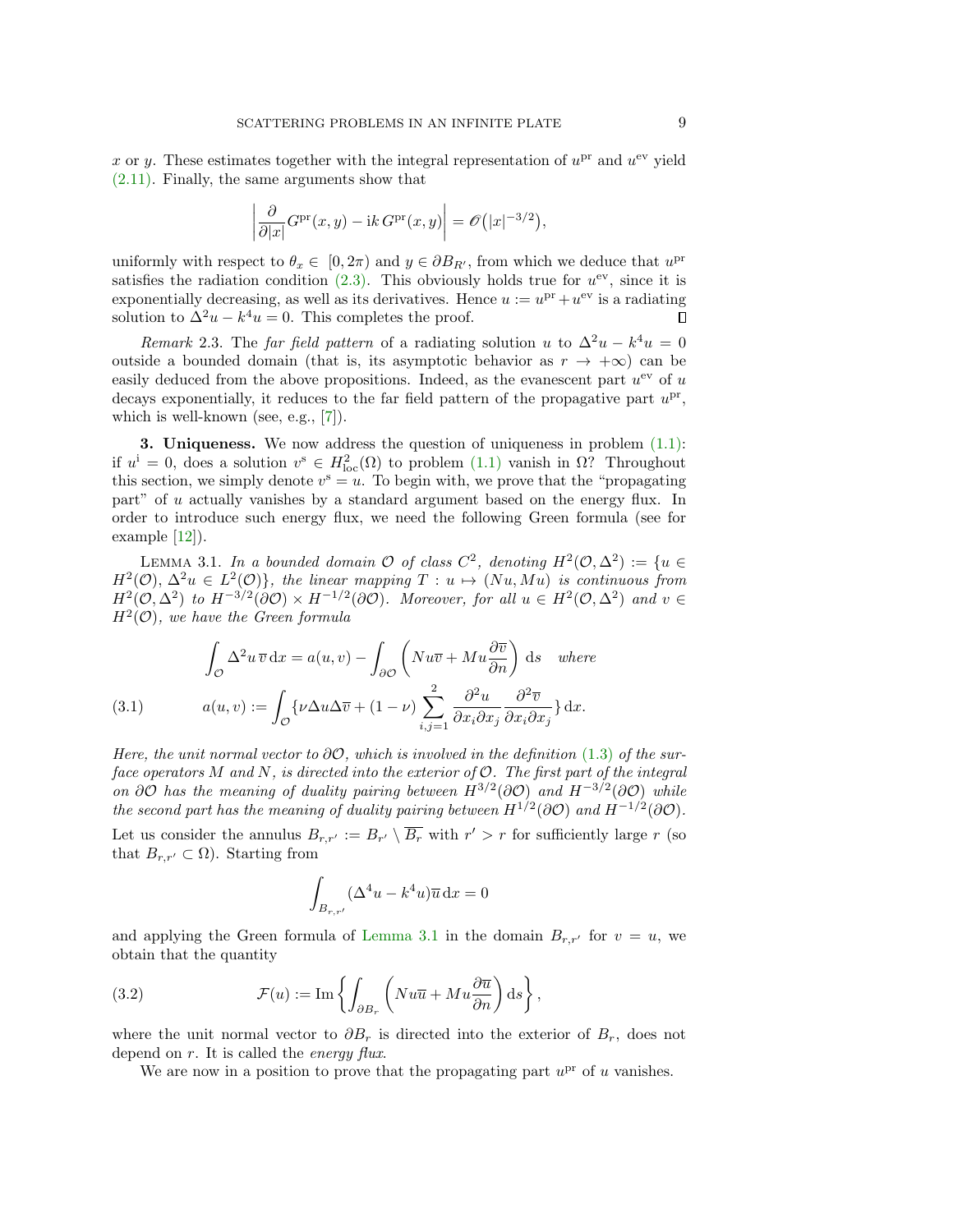PROPOSITION 3.2. Let us consider a solution u to problem  $(1.1)$  corresponding to  $u^{\text{i}} = 0$ . Then  $u^{\text{pr}} = 0$  where  $u^{\text{pr}}$  is defined by [\(2.5\)](#page-4-0).

*Proof.* Let us introduce the bounded domain  $\Omega_r = \Omega \cap B_r$ , where  $r > 0$  is sufficiently large to contain the obstacle  $D$ , and write

$$
\int_{\Omega_r} (\Delta^2 u - k^4 u) \overline{u} \, \mathrm{d}x = 0.
$$

Next we use [Lemma 3.1](#page-8-0) for  $\mathcal{O} = \Omega_r$ , which implies that

$$
a(u, u) - k^4 ||u||_{L^2(\Omega_r)}^2 - \int_{\partial B_r} \left( Nu \overline{u} + Mu \frac{\partial \overline{u}}{\partial n} \right) ds = 0,
$$

for any of the four boundary conditions that we consider on  $\partial\Omega$ . We conclude that for sufficiently large  $r$ ,

$$
\operatorname{Im}\left\{\int_{\partial B_r}\left(Nu \, \overline{u} + M u \, \frac{\partial \overline{u}}{\partial n}\right) \mathrm{d}s\right\} = 0,
$$

that is the energy flux  $\mathcal{F}(u)$  vanishes. By using the decomposition  $u = u^{\text{pr}} + u^{\text{ev}}$  and the asymptotic behavior when  $r \to +\infty$  of  $u^{pr}$  and  $u^{ev}$  given by  $(2.11)$ , we infer that

$$
\mathcal{F}(u) = \lim_{r \to +\infty} \mathcal{F}(u^{\text{pr}}).
$$

To obtain an asymptotic behavior of  $\mathcal{F}(u^{\text{pr}})$  when  $r \to +\infty$ , let us compute  $Nu^{\text{pr}}$  and  $Mu^{\text{pr}}$  on  $\partial B_r$ . We first rewrite the definition [\(1.3\)](#page-1-1) of M and N in polar coordinates as follows

<span id="page-9-0"></span>(3.3) 
$$
\begin{cases} Mu = \Delta u - (1 - \nu) \left( \frac{1}{r} \frac{\partial u}{\partial r} + \frac{1}{r^2} \frac{\partial^2 u}{\partial \theta^2} \right), \\ Nu = -\frac{\partial}{\partial r} \Delta u - (1 - \nu) \frac{1}{r^2} \frac{\partial}{\partial \theta} \left( \frac{\partial^2 u}{\partial r \partial \theta} - \frac{1}{r} \frac{\partial u}{\partial \theta} \right). \end{cases}
$$

That  $\Delta u^{\text{pr}} + k^2 u^{\text{pr}} = 0$  in  $\Omega$  and making use once again of [\(2.11\)](#page-5-3) imply that

$$
M u^{\text{pr}} = -k^2 u^{\text{pr}} + \mathcal{O}(r^{-3/2})
$$
 and  $N u^{\text{pr}} = k^2 \frac{\partial u^{\text{pr}}}{\partial r} + \mathcal{O}(r^{-5/2}).$ 

We obtain that

$$
\mathcal{F}(u^{\rm pr}) = k^2 \operatorname{Im} \left\{ \int_{\partial B_r} \left( \frac{\partial u^{\rm pr}}{\partial r} \overline{u^{\rm pr}} - u^{\rm pr} \frac{\partial \overline{u^{\rm pr}}}{\partial r} \right) ds \right\} + \mathcal{O}(r^{-1})
$$
  
=  $2k^2 \operatorname{Im} \left\{ \int_{\partial B_r} \frac{\partial u^{\rm pr}}{\partial r} \overline{u^{\rm pr}} ds \right\} + \mathcal{O}(r^{-1})$   
=  $2k^3 \int_{\partial B_r} |u^{\rm pr}|^2 ds + 2k^2 \operatorname{Im} \left\{ \int_{\partial B_r} \left( \frac{\partial u^{\rm pr}}{\partial r} - iku^{\rm pr} \right) \overline{u^{\rm pr}} ds \right\} + \mathcal{O}(r^{-1}).$ 

From  $(2.11)$  and the radiation condition, we have

$$
\int_{\partial B_r} |u^{\text{pr}}|^2 ds = \mathcal{O}(1) \quad \text{and} \quad \lim_{r \to +\infty} \int_{\partial B_r} \left| \frac{\partial u^{\text{pr}}}{\partial r} - iku^{\text{pr}} \right|^2 ds = 0,
$$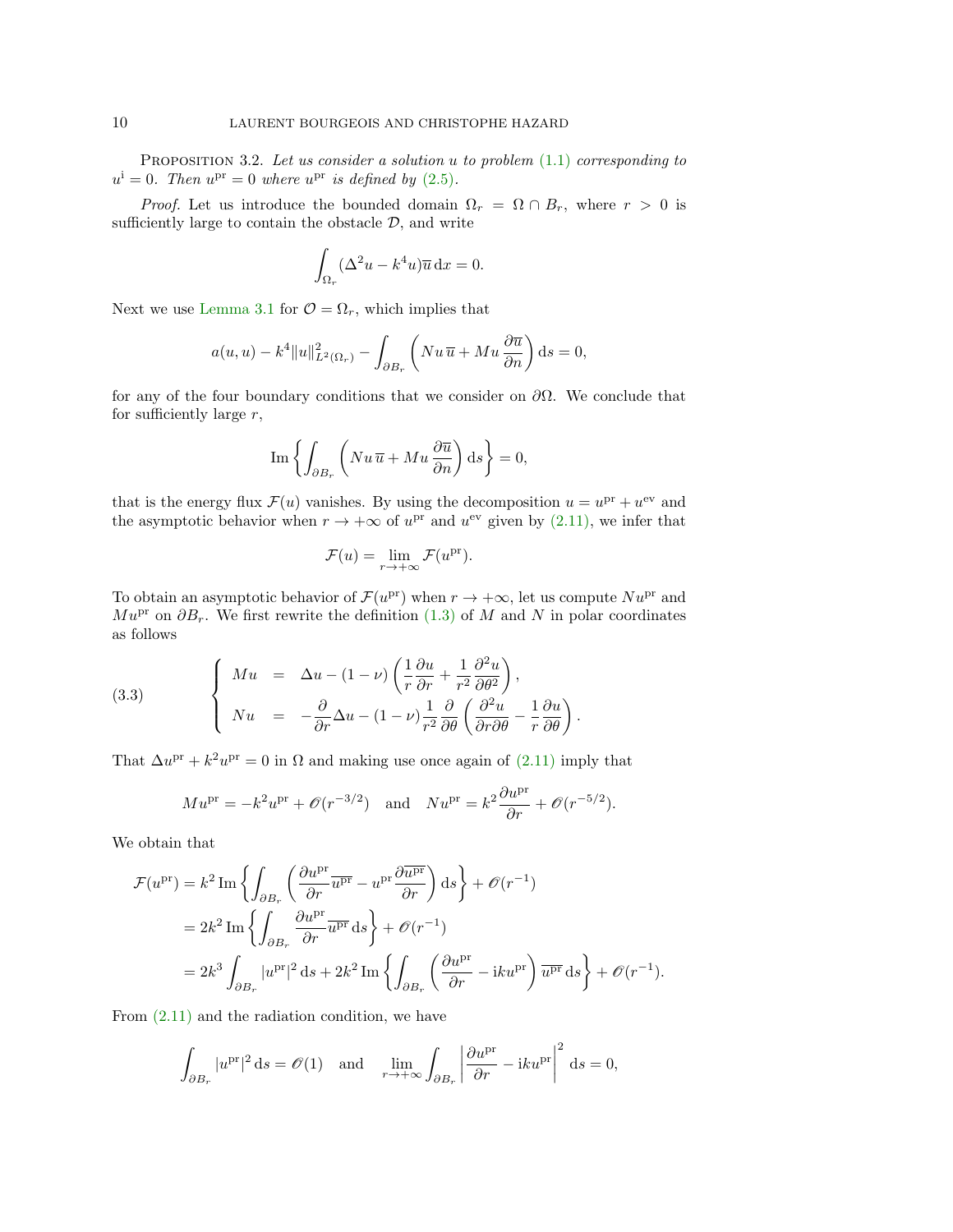hence we end up with

<span id="page-10-1"></span>
$$
\mathcal{F}(u) = 2k^3 \lim_{r \to +\infty} \int_{\partial B_r} |u^{\text{pr}}|^2 \, \mathrm{d}s = 0.
$$

The so-called Rellich Lemma (see for example [\[6,](#page-19-8) Theorem 3.5]) tells us that the only possible solution  $u^{\text{pr}} \in H_{\text{loc}}^1(\Omega)$  to the Helmholtz equation  $\Delta u^{\text{pr}} + k^2 u^{\text{pr}} = 0$  in  $\Omega$ which satisfies the latter asymptotic behavior at infinity is  $u<sup>pr</sup> = 0$ . □

[Proposition 3.2](#page-8-1) is independent of the boundary conditions on  $\partial\Omega$ . Uniqueness in three cases of boundary conditions out of four can then be easily obtained.

THEOREM 3.3. For  $(\mathcal{B}_1, \mathcal{B}_2) = (I, \partial/\partial n)$  (clampled plate),  $(\mathcal{B}_1, \mathcal{B}_2) = (I, M)$ (simply supported plate) or  $(\mathcal{B}_1, \mathcal{B}_2) = (\partial/\partial n, N)$  (roller supported plate), problem [\(1.1\)](#page-0-0) has at most one solution.

*Proof.* Let us consider a solution u to problem  $(1.1)$  for  $u^i = 0$ . From [Proposi](#page-8-1)[tion 3.2](#page-8-1) we have  $u = u^{\text{ev}},$  in other words  $\Delta u - k^2 u = 0$  in  $\Omega$ . By multiplying this equation by  $\bar{u}$ , integrating over  $\Omega_r$  and using Green's formula, we obtain

<span id="page-10-0"></span>(3.4) 
$$
- \int_{\Omega_r} (|\nabla u|^2 + k^2 |u|^2) \, dx + \int_{\partial B_r} \frac{\partial u}{\partial n} \overline{u} \, ds + \int_{\partial \Omega} \frac{\partial u}{\partial n} \overline{u} \, ds = 0.
$$

Given that in the three cases of boundary conditions we have either  $u|_{\partial\Omega} = 0$  or  $(\partial u/\partial n)|_{\partial\Omega} = 0$ , the integral on  $\partial\Omega$  vanishes. In addition, using the Cauchy-Schwarz inequality and the asymptotic behavior of  $u^{ev}$  given by  $(2.11)$ , we have

$$
\lim_{r \to +\infty} \int_{\partial B_r} \frac{\partial u}{\partial n} \, \overline{u} \, \mathrm{d}s = 0.
$$

Passing to the limit  $r \to +\infty$  in the identity [\(3.4\),](#page-10-0) we get

$$
\int_{\Omega} (|\nabla u|^2 + k^2 |u|^2) \, \mathrm{d}x = 0,
$$

so that  $u = 0$  in  $\Omega$ , which completes the proof.

The fourth case of boundary condition  $(\mathcal{B}_1, \mathcal{B}_2) = (M, N)$  (free plate) is more complicated. We begin with a general result which is weaker than [Theorem 3.3,](#page-10-1) since we have to exclude a countable set of wave numbers k which accumulates at  $+\infty$ .

THEOREM 3.4. The problem [\(1.1\)](#page-0-0) for  $(\mathcal{B}_1, \mathcal{B}_2) = (M, N)$  (free plate) has at most one solution for all  $k > 0$ , except for at most a countable set of numbers  $k_n > 0$ ,  $n \in \mathbb{N}$ , such that  $k_n \to +\infty$ .

*Proof of [Theorem](#page-10-2)* 3.4. Let us consider a solution u to problem [\(1.1\)](#page-0-0) for  $u^i = 0$ . From [Proposition 3.2](#page-8-1) we have  $\Delta u - k^2 u = 0$  in  $\Omega$ . That  $u \in H^2(\Omega_R)$  for sufficiently large R implies that  $u|_{\partial\Omega} \in H^1(\partial\Omega)$ . Since  $\Omega$  is of class  $C^3$ , by standard regular-ity results for elliptic equations [\[5\]](#page-19-9) we additionally have that  $u \in H^3(\Omega_R)$ , hence  $(\partial u/\partial n)|_{\partial\Omega} \in H^1(\partial\Omega)$ . As a consequence of  $\Delta u - k^2u = 0$  in  $\Omega$ ,  $Mu = 0$  and  $Nu = 0$ on  $\partial\Omega$  as well as formulas [\(1.3\),](#page-1-1) the functions  $U := u|_{\partial\Omega}$  and  $V := (\partial u/\partial n)|_{\partial\Omega}$  are solutions to the following problem on  $\partial\Omega$ : find  $(U, V) \in H^1(\partial\Omega)^2$  such that

<span id="page-10-3"></span>(3.5) 
$$
\begin{cases} \frac{\mathrm{d}^2 U}{\mathrm{d}s^2} + \gamma V = \lambda U, \\ -\frac{\mathrm{d}^2 V}{\mathrm{d}s^2} + \frac{\mathrm{d}}{\mathrm{d}s} \left( \gamma \frac{\mathrm{d}U}{\mathrm{d}s} \right) = \lambda V, \end{cases}
$$

<span id="page-10-2"></span> $\Box$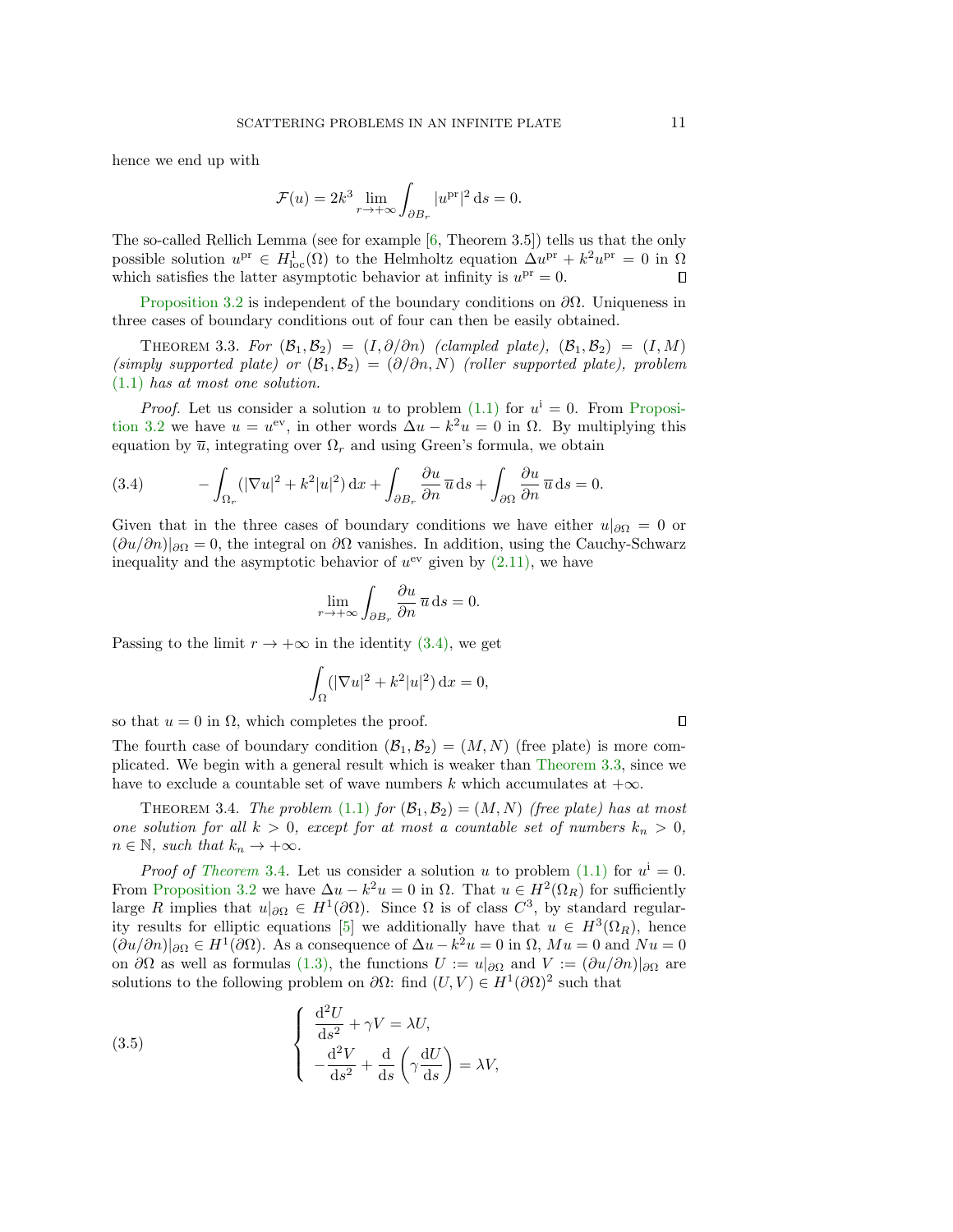where we have introduced  $\lambda := k^2/(1 - \nu)$ . Such coupled system can be seen as a non-selfadjoint eigenvalue problem. Let us rewrite the system [\(3.5\)](#page-10-3) as

$$
\begin{cases}\n\left(-\frac{\mathrm{d}^2 U}{\mathrm{d}s^2} + U\right) - (1 - \lambda)U - \gamma V = 0, \\
\left(-\frac{\mathrm{d}^2 V}{\mathrm{d}s^2} + V\right) + \gamma'(s)\frac{\mathrm{d}U}{\mathrm{d}s} + \lambda\gamma U - (1 + \gamma^2 + \lambda)V = 0,\n\end{cases}
$$

which itself can be rewritten in the form of a weak formulation: find  $(U, V) \in H^1(\partial\Omega)^2$ such that for all  $(\tilde{U}, \tilde{V}) \in H^1(\partial\Omega)^2$ ,

$$
\left( \begin{pmatrix} U \\ V \end{pmatrix}, \begin{pmatrix} \tilde{U} \\ \tilde{V} \end{pmatrix} \right)_{H^1(\partial \Omega)^2} - \left( \mathcal{J}(\lambda) \begin{pmatrix} U \\ V \end{pmatrix}, \begin{pmatrix} \tilde{U} \\ \tilde{V} \end{pmatrix} \right)_{L^2(\partial \Omega)^2} = 0,
$$

where the operator  $\mathcal{J}(\lambda)$  on  $H^1(\partial\Omega)^2$  is defined as

$$
\mathcal{J}(\lambda) := \begin{pmatrix} 1 - \lambda & \gamma \\ & \\ -\gamma'(s) \frac{d}{ds} - \lambda \gamma & 1 + \gamma^2 + \lambda \end{pmatrix}.
$$

Introducing  $\mathcal{X} = (U, V), \tilde{\mathcal{X}} = (\tilde{U}, \tilde{V})$  and the operator  $\mathcal{K}(\lambda)$  such that for all X and  $\tilde{\mathcal{X}}$  in  $H^1(\partial\Omega)^2$ ,  $(\mathcal{K}(\lambda)\mathcal{X},\tilde{\mathcal{X}})_{H^1(\partial\Omega)^2}=(\mathcal{J}(\lambda)\mathcal{X},\tilde{\mathcal{X}})_{L^2(\partial\Omega)^2}$ , such weak formulation also reads as the equation  $\mathcal{X} - \mathcal{K}(\lambda)\mathcal{X} = 0$  in  $H^1(\partial\Omega)^2$ , where  $\lambda \mapsto \mathcal{K}(\lambda)$  is obviously a family of compact operators on  $H^1(\partial\Omega)^2$  which analytically depends on  $\lambda \in \mathbb{C}$ . From the Analytic Fredholm theorem (see [\[7,](#page-19-2) Theorem 8.26] or [\[19\]](#page-20-7)), we can conclude that  $\mathcal{X} = 0$  except for a countable set of  $\mathbb C$  if we can find a particular point  $\lambda \in \mathbb C$ such that the operator  $I - \mathcal{K}(\lambda)$  is injective. Then we will obtain that except for a countable set of positive  $k_n \in \mathbb{R}$  such that  $k_n \to +\infty$  when  $n \to +\infty$ , we have  $(u|_{\partial\Omega},(\partial u/\partial n)|_{\partial\Omega})=(0,0)$ , which implies that  $u=0$  in  $\Omega$ .

Let us find some  $\mu \in \mathbb{R}$  such that  $I - \mathcal{K}(i\mu)$  is injective. In the remainder of the proof, we will use the short notation  $U' = dU/ds$ , while  $(\cdot, \cdot)$  and  $\|\cdot\|$  will denote the scalar product and the norm of  $L^2(\partial\Omega)$ , respectively. Multiplying the system [\(3.5\)](#page-10-3) by  $(U, V)^T$  in the sense of the scalar product  $(\cdot, \cdot)$  and integrating by parts, we get

$$
\left\{ \begin{array}{l} \|U'\|^2 + \mathrm{i} \mu \|U\|^2 = (\gamma V,U), \\[1mm] \|V'\|^2 - \mathrm{i} \mu \|V\|^2 = (\gamma U',V'), \end{array} \right.
$$

which implies that

(3.6) 
$$
\begin{cases} ||U'||^4 + \mu^2 ||U||^4 = |(\gamma V, U)|^2 \lesssim ||U||^2 ||V||^2, \\ ||V'||^4 + \mu^2 ||V||^4 = |(\gamma U', V')|^2 \lesssim ||U'||^2 ||V'||^2. \end{cases}
$$

From the first inequality of  $(3.6)$ , we obtain that there exists  $C > 0$  such that

<span id="page-11-0"></span>
$$
||U'||^4 + \mu^2 ||U||^4 \leq C(||U||^4 + ||V||^4),
$$

which induces that if  $\mu^2 \geq C$ , we get  $||U'||^4 \leq C ||V||^4$ . Plugging such estimate in the second inequality of [\(3.6\)](#page-11-0) yields

$$
||V'||^4 + \mu^2 ||V||^4 \lesssim ||V||^2 ||V'||^2 \lesssim |\mu|||V||^4 + |\mu|^{-1} ||V'||^4.
$$

Taking  $|\mu|$  sufficiently large, we finally obtain  $V = 0$ , and then  $U = 0$ , which completes the proof. $\Box$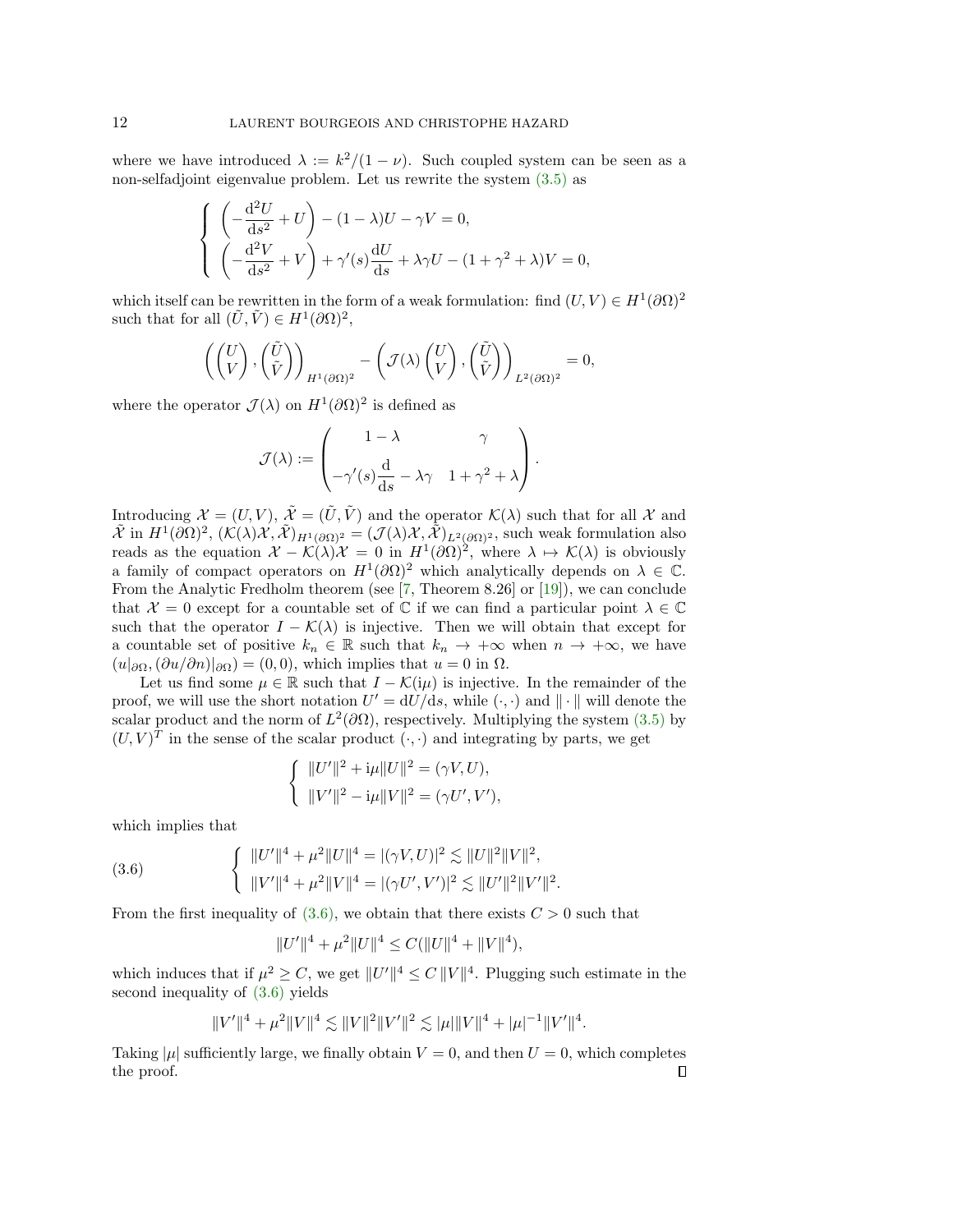Note that in the above proof, which is based on problem  $(3.5)$ , we do not use the fact that  $U$  and  $V$  are also connected by the Dirichlet-to-Neumann map of the equation  $\Delta u - k^2 u = 0$  in  $\Omega$  (we only use the trace of this equation on  $\partial \Omega$ ).

We complement [Theorem 3.4](#page-10-2) with a uniqueness result for sufficiently large values of k when the obstacle  $\mathcal D$  is convex.

<span id="page-12-0"></span>THEOREM 3.5. Let L denote the perimeter of D. Assume that

<span id="page-12-1"></span>(3.7) *there exists* 
$$
\gamma_0 < 0
$$
 *such that*  $\gamma(s) \leq \gamma_0$  *for all*  $s \in [0, L]$  *and*

<span id="page-12-2"></span>(3.8) 
$$
\sup_{s \in [0,L]} \left| \frac{\gamma'(s)}{\gamma(s)} \right| \leq \frac{2k}{\sqrt{1-\nu}}.
$$

Then problem [\(1.1\)](#page-0-0) for  $(\mathcal{B}_1, \mathcal{B}_2) = (M, N)$  (free plate) has at most one solution.

Remark 3.6. The first assumption of [Theorem 3.5,](#page-12-0) that is [\(3.7\),](#page-12-1) implies in particular that  $\gamma(s) \leq 0$  for all  $s \in [0, L]$ , which means that the obstacle  $\mathcal D$  is convex. The assumption [\(3.8\)](#page-12-2) means that the obstacle has a slowly varying curvature or that k is large. In particular, if  $D$  is a disk, then uniqueness holds for any  $k > 0$ .

*Proof of [Theorem](#page-12-0)* 3.5. Considering again a solution u to problem [\(1.1\)](#page-0-0) for  $u^i = 0$ and proceeding as in the proof of [Theorem 3.3,](#page-10-1) we obtain by passing to the limit  $r \to +\infty$  in [\(3.4\)](#page-10-0) that

$$
\int_{\Omega} (|\nabla u|^2 + k^2 |u|^2) \, \mathrm{d}x = \int_{\partial \Omega} \frac{\partial u}{\partial n} \, \overline{u} \, \mathrm{d}s.
$$

As a consequence of  $Mu = 0$  on  $\partial\Omega$ , the first formula in [\(1.3\)](#page-1-1) and  $\Delta u - k^2 u = 0$  in Ω, we have on  $\partial Ω$ :

$$
k^{2}u - (1 - \nu)\left(\frac{\partial^{2} u}{\partial s^{2}} + \gamma \frac{\partial u}{\partial n}\right) = 0.
$$

Hence

$$
\int_{\Omega} (|\nabla u|^2 + k^2 |u|^2) dx = \int_{\partial \Omega} \frac{1}{\gamma(s)} \left( \frac{k^2}{1 - \nu} u - \frac{\partial^2 u}{\partial s^2} \right) \overline{u} ds
$$
  
\n
$$
= \int_{\partial \Omega} \frac{1}{\gamma(s)} \frac{k^2}{1 - \nu} |u|^2 + \frac{\partial u}{\partial s} \frac{\partial}{\partial s} \left( \frac{1}{\gamma} \overline{u} \right) ds
$$
  
\n
$$
= \int_{\partial \Omega} \frac{1}{\gamma(s)} \left( \frac{k^2}{1 - \nu} |u|^2 + \left| \frac{\partial u}{\partial s} \right|^2 - \frac{\gamma'(s)}{\gamma(s)} \frac{\partial u}{\partial s} \overline{u} \right) ds.
$$

We have that for all  $s \in [0, L]$ ,

$$
\operatorname{Re}\left\{\frac{k^2}{1-\nu}|u|^2+\left|\frac{\partial u}{\partial s}\right|^2-\frac{\gamma'(s)}{\gamma(s)}\frac{\partial u}{\partial s}\overline{u}\right\}\geq \frac{k^2}{1-\nu}|u|^2+\left|\frac{\partial u}{\partial s}\right|^2-\left|\frac{\gamma'(s)}{\gamma(s)}\right|\left|\frac{\partial u}{\partial s}\right||u|.
$$

Since the right-hand side is non negative if  $|\gamma'(s)/\gamma(s)|^2 - 4k^2/(1 - \nu) \leq 0$ , the assumption  $(3.8)$  implies  $(|\nabla u|^2 + k^2|u|^2) dx \leq 0$ , which yields  $u = 0$  in  $\Omega$ .  $\Box$ Ω

4. The Dirichlet problem outside a disk. We now consider a particular case of problem [\(1.1\),](#page-0-0) namely a circular obstacle  $B_R$  of radius  $R > 0$  with a pair of Dirichlet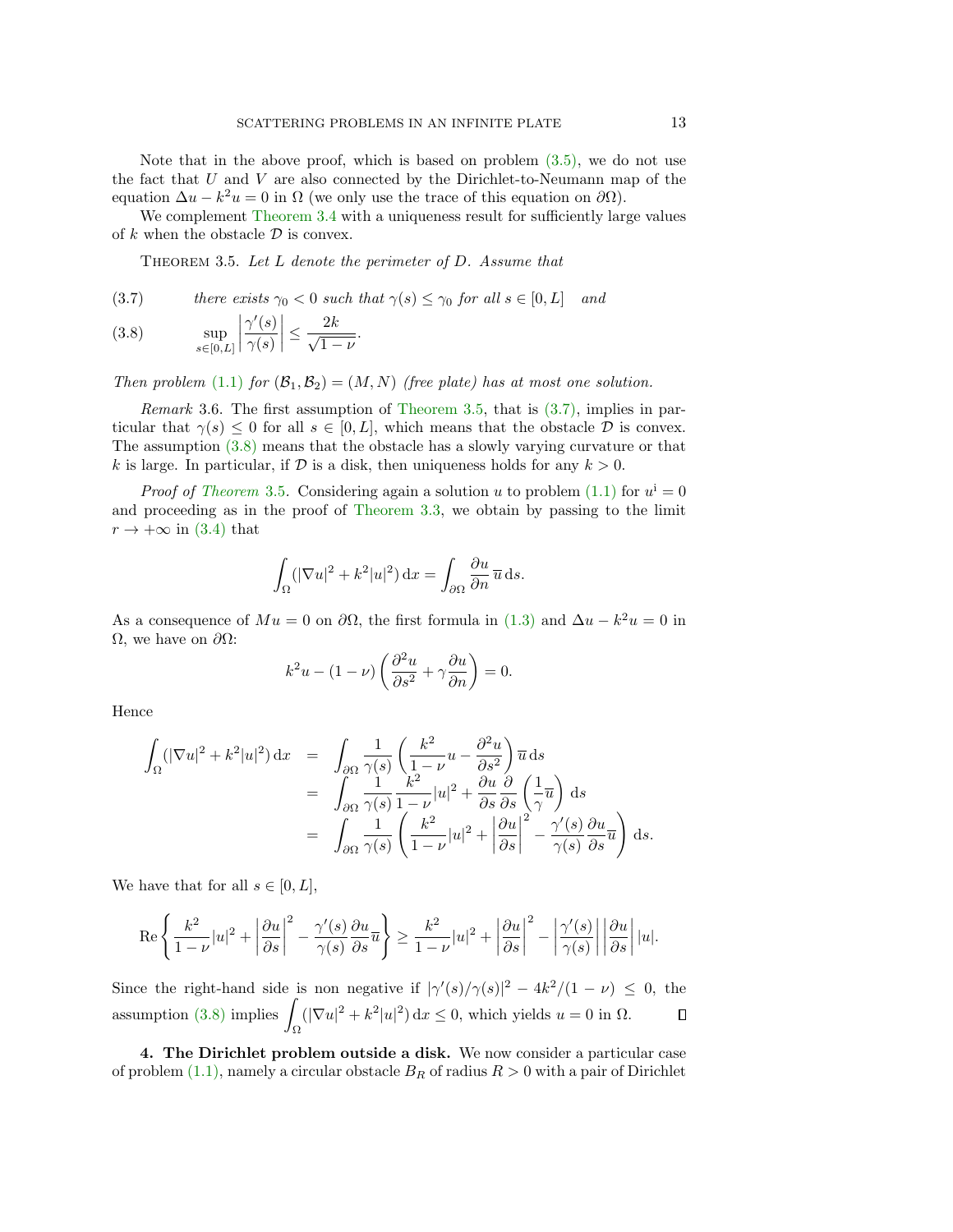boundary conditions, i.e.,

<span id="page-13-0"></span>(4.1) 
$$
\begin{cases} \Delta^2 u - k^4 u = 0 & \text{in } \mathbb{R}^2 \setminus \overline{B_R}, \\ \left( u, \frac{\partial u}{\partial n} \right) = (f, g) & \text{on } \partial B_R, \\ \lim_{r \to +\infty} \int_{\partial B_r} \left| \frac{\partial u}{\partial n} - iku \right|^2 ds = 0. \end{cases}
$$

Unlike our initial problem  $(1.1)$ , we choose here the opposite direction for the unit normal on  $\partial B_R$ : in this section n denotes the unit normal vector to  $\partial B_R$  directed into the exterior of  $B_R$ . On the other hand, we keep the same direction for the unit normal on  $\partial B_r$  involved in the radiation condition: it is also directed into the exterior of  $B_r$ .

We already know by [Proposition 2.1](#page-4-1) that if there exists a solution  $u$  to  $(4.1)$ , it can be expressed by the series expansion [\(2.4\)](#page-4-2) which involves two complex sequences  $(\alpha_m)$  and  $(\beta_m)$ , for  $m \in \mathbb{Z}$ . We first rewrite these series in a more convenient form by introducing two families of functions  $(F_m(r))$  and  $(G_m(r))$  whose definition simply follows from linearity. The idea is to relate the Fourier series of  $f$  and  $g$ ,

<span id="page-13-1"></span>(4.2) 
$$
f = \sum_{m \in \mathbb{Z}} f_m \xi_m \text{ and } g = \sum_{m \in \mathbb{Z}} g_m \xi_m \text{ where}
$$

$$
f_m := \frac{1}{R} (f, \xi_m)_{L^2(\partial B_R)} \text{ and } g_m := \frac{1}{R} (g, \xi_m)_{L^2(\partial B_R)},
$$

with that of  $u$ . The latter will simply be written as

<span id="page-13-2"></span>(4.3) 
$$
u(r,\theta) = \sum_{m\in\mathbb{Z}} \left( f_m F_m(r) + g_m G_m(r) \right) \xi_m(\theta),
$$

if we choose  $F_m$  and  $G_m$  so that  $F_m(r)\xi_m(\theta)$  and  $G_m(r)\xi_m(\theta)$  are respectively so-lutions to [\(4.1\)](#page-13-0) for the particular pairs ( $\xi_m$ , 0) and (0, $\xi_m$ ) of Dirichlet data on  $\partial B_R$ . Note that  $\xi_m$ , initially defined in [\(2.1\)](#page-3-0) as a unit function of  $L^2(S^1)$ , is trivially identified here with a function of  $L^2(\partial B_R)$  (that is no longer unit, which explains the factor  $R^{-1}$  in the expression [\(4.2\)](#page-13-1) of the Fourier coefficients). It follows from [\(2.4\)](#page-4-2) that  $F_m(r)$  and  $G_m(r)$  are both linear combinations of  $H_m^{(1)}(kr)$  and  $H_m^{(1)}(ikr)$ . The coefficients are found by writing the two boundary conditions at  $r = R$ . We readily obtain

<span id="page-13-4"></span>(4.4) 
$$
F_m(r) = \frac{1}{r_m - s_m} \left( -s_m \frac{H_m^{(1)}(kr)}{H_m^{(1)}(kR)} + r_m \frac{H_m^{(1)}(ikr)}{H_m^{(1)}(ikR)} \right) \text{ and}
$$

<span id="page-13-5"></span>(4.5) 
$$
G_m(r) = \frac{1}{r_m - s_m} \left( \frac{H_m^{(1)}(kr)}{H_m^{(1)}(kR)} - \frac{H_m^{(1)}(ikr)}{H_m^{(1)}(ikR)} \right),
$$

where we have denoted

<span id="page-13-3"></span>(4.6) 
$$
r_m := \frac{k (H_m^{(1)})'(kR)}{H_m^{(1)}(kR)} \quad \text{and} \quad s_m := \frac{ik (H_m^{(1)})'(ikR)}{H_m^{(1)}(ikR)}.
$$

<span id="page-13-6"></span>It remains to describe a functional framework in which the series [\(4.3\)](#page-13-2) provides us the existence of a solution to our Dirichlet problem  $(4.1)$ . This is the subject of the following proposition.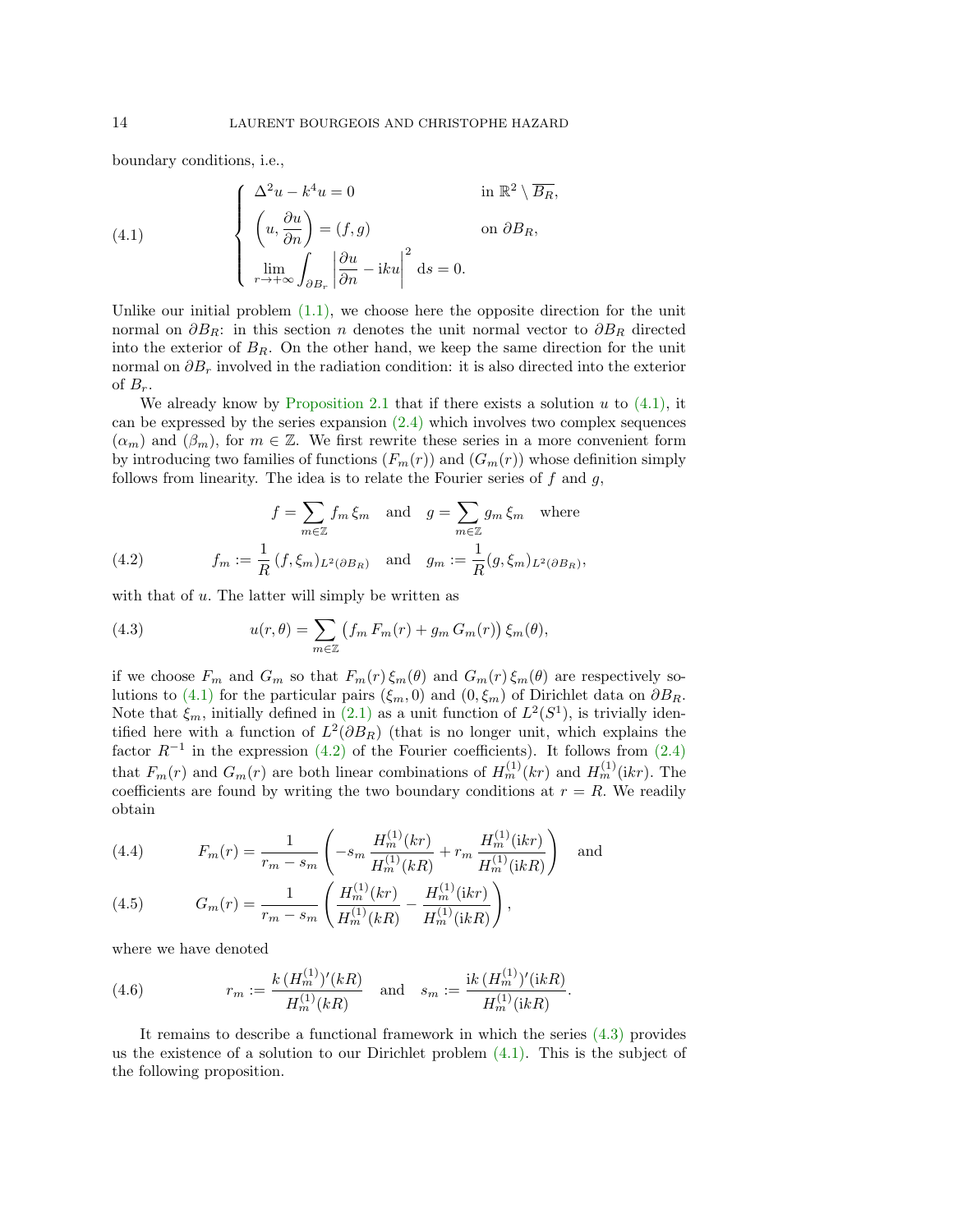PROPOSITION 4.1. For all pairs  $(f, g) \in H^{3/2}(\partial B_R) \times H^{1/2}(\partial B_R)$ , problem [\(4.1\)](#page-13-0) has a unique solution  $u \in H^2_{loc}(\mathbb{R}^2 \setminus \overline{B_R})$  given by the series expansion [\(4.3\)](#page-13-2), where the series converges in  $H_{\text{loc}}^2(\mathbb{R}^2 \setminus \overline{B_R})$ .

Proof. Most part of the work is already done. First, using the uniqueness [The](#page-10-1)[orem 3.3](#page-10-1) in the clamped case with  $\mathcal{D} = B_R$ , we know that problem [\(4.1\)](#page-13-0) has at most one solution. We are going to prove its existence by examining the convergence properties of the series [\(4.3\).](#page-13-2) And here again, a non-obvious result is already known: [Proposition 2.2](#page-5-3) tells us that this series, as soon as it converges in some sense, defines a radiating solution to  $\Delta^2 u - k^4 u = 0$  in  $\mathbb{R}^2 \setminus \overline{B_R}$ . The  $C^{\infty}$  convergence properties stated in [Propositions 2.1](#page-4-1) and [2.2](#page-5-3) are valid outside a vicinity of the boundary  $\partial B_R$ . They follow actually from interior regularity of elliptic equations. Here we need a sharper study of the behavior of the series up to  $\partial B_R$ , that is, exactly where it has the worse convergence.

First recall that thanks to [\(2.2\),](#page-3-1) the choice of the trace spaces  $H^{3/2}(\partial B_R)$  and  $H^{1/2}(\partial B_R)$  for f and g can be interpreted in terms of convergence of their respective Fourier coefficients [\(4.2\)](#page-13-1) as follows:

<span id="page-14-1"></span>(4.7) 
$$
\sum_{m\in\mathbb{Z}} (1+m^2)^{3/2} |f_m|^2 < +\infty \text{ and } \sum_{m\in\mathbb{Z}} (1+m^2)^{1/2} |g_m|^2 < +\infty.
$$

It remains to understand how these assumptions dictate the behavior of the series [\(4.3\).](#page-13-2) Recall that convergence in  $H_{\text{loc}}^2(\mathbb{R}^2 \setminus \overline{B_R})$  means convergence in  $H^2(B_{R,R'})$  for any annulus  $B_{R,R'} := B_{R'} \setminus \overline{B_R}$  with  $R' > R$ .

We start by proving the convergence in  $L^2(B_{R,R})$  for any  $R' > R$ . Denoting

$$
u_m(r,\theta) := (f_m F_m(r) + g_m G_m(r)) \xi_m(\theta),
$$

we deduce from the orthogonality of the  $\xi_m$  in  $L^2(S^1)$  and Fubini's theorem that the  $u_m$  are orthogonal in  $L^2(B_{R,R'})$ . So, by Parseval's identity, for all  $m_0 \in \mathbb{N}$ , we have

<span id="page-14-2"></span>(4.8) 
$$
\left\| \sum_{m=-m_0}^{m_0} u_m \right\|_{L^2(B_{R,R'})}^2 = \sum_{m=-m_0}^{m_0} \left\| u_m \right\|_{L^2(B_{R,R'})}^2, \text{ where }
$$

<span id="page-14-0"></span>(4.9) 
$$
||u_m||_{L^2(B_{R,R'})}^2 = \int_R^{R'} |f_m F_m(r) + g_m G_m(r)|^2 r dr.
$$

Using formula  $(2.12)$ , we infer that

$$
\left|\frac{H_m^{(1)}(kr)}{H_m^{(1)}(kR)}\right| \lesssim 1 \quad \text{and} \quad \left|\frac{H_m^{(1)}(kr)}{H_m^{(1)}(kR)} - \frac{H_m^{(1)}(ikr)}{H_m^{(1)}(ikR)}\right| \lesssim \frac{1}{|m|},
$$

for all  $m \neq 0$  and  $r \in (R, R')$ . Moreover, it follows from [\(4.6\)](#page-13-3) and [\(2.13\)](#page-6-2) that

<span id="page-14-3"></span>(4.10) 
$$
r_m \sim -\frac{|m|}{R}
$$
,  $s_m \sim -\frac{|m|}{R}$  and  $r_m - s_m \sim \frac{k^2 R}{|m|}$  as  $|m| \to +\infty$ ,

where the symbol ∼ means "is equivalent to". Hence by  $(4.4)$  and  $(4.5)$ , where  $(4.4)$ can be rewritten equivalently

$$
F_m(r) = \frac{H_m^{(1)}(kr)}{H_m^{(1)}(kR)} - r_m G_m(r),
$$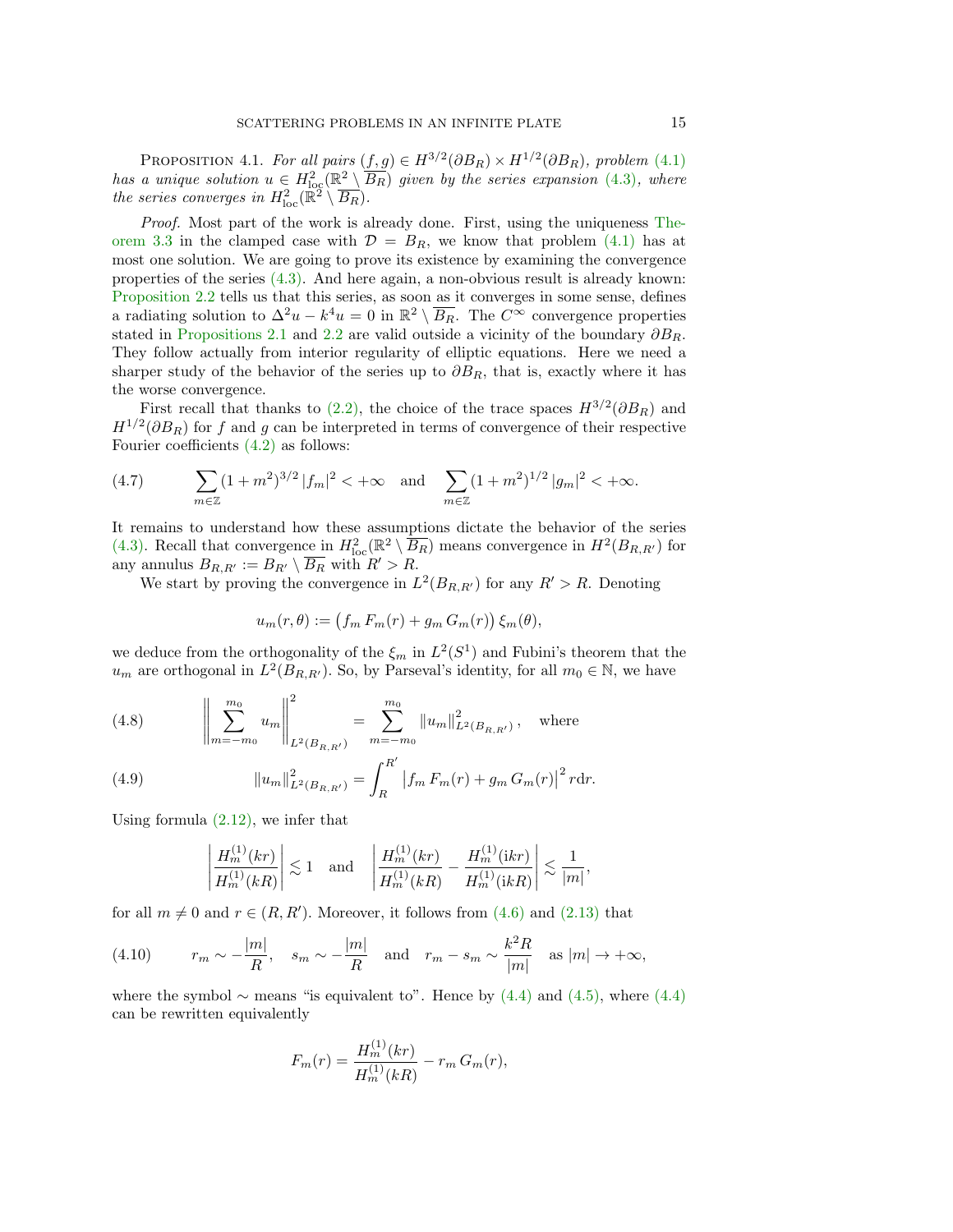we deduce that  $|F_m(r)| \lesssim |m|$  and  $|G_m(r)| \lesssim 1$  for  $m \neq 0$  and  $r \in (R, R')$ , which shows by  $(4.9)$  that

$$
||u_m||_{L^2(B_{R,R'})}^2 \leq m^2 |f_m|^2 + |g_m|^2.
$$

By virtue of the assumptions  $(4.7)$ , this yields the convergence of the series  $(4.8)$  as  $m_0 \to +\infty$ . We have thus proved that the series [\(4.3\)](#page-13-2) converges in  $L^2(B_{R,R'})$ .

To see that the convergence holds true in  $H^2(B_{R,R'})$ , we use Green's formula of [Lemma 3.1](#page-8-0) in the domain  $B_{R,R}$ , which shows that

$$
a(u_m, u_{m'}) = k^4 (u_m, u_{m'})_{L^2(B_{R,R'})} - \int_{\partial B_R \cup \partial B_{R'}} \left( N u_m \overline{u_{m'}} + M u_m \frac{\partial \overline{u_{m'}}}{\partial n} \right) ds,
$$

where  $a(\cdot, \cdot)$  is given in [\(3.1\).](#page-8-2) Note that the minus sign before the integral is due to our choice of the unit normal vector n on  $\partial B_R$  directed into the exterior of  $B_R$ , provided we make the opposite choice on  $\partial B_{R}$ , so that n is directed into the interior of  $B_{R,R}$  on both circles  $\partial B_R$  and  $\partial B_{R'}$ .

We already know that the  $u_m$  are orthogonal in  $L^2(B_{R,R})$ . Using again the orthogonality of the  $\xi_m$  in  $L^2(S^1)$ , we see that the last integral also vanishes if  $m' \neq m$ . So the  $u_m$  are also orthogonal in the sense of the sesquilinear form  $a(\cdot, \cdot)$ . Hence, by virtue of [Lemma 6.2,](#page-18-0) to prove the convergence in  $H^2(B_{R,R'})$ , we simply have to verify that the series with general term  $a(u_m, u_m)$  converges. By [\(4.7\),](#page-14-1) this amounts to showing that

<span id="page-15-0"></span>(4.11) 
$$
\left| \int_{\partial B_R \cup \partial B_{R'}} \left( N u_m \overline{u_m} + M u_m \frac{\partial \overline{u_m}}{\partial n} \right) ds \right| \lesssim |m|^3 |f_m|^2 + |m| |g_m|^2
$$

for large |m|. From [Proposition 2.2,](#page-5-3) the integral on  $\partial B_{R'}$  does not raise any difficulty. To study the integral on  $\partial B_R$ , let us compute  $Nu_m$  and  $Mu_m$  on  $\partial B_R$  by using the expressions [\(3.3\)](#page-9-0) in polar coordinates. To compute  $\Delta u_m$ , we use the fact that the functions  $(r, \theta) \mapsto H_m^{(1)}(kr) \xi_m(\theta)$  and  $(r, \theta) \mapsto H_m^{(1)}(ikr) \xi_m(\theta)$  belong to the kernel of operators  $\Delta + k^2$  and  $\Delta - k^2$ , respectively. From the expressions [\(4.4\)](#page-13-4) and [\(4.5\)](#page-13-5) of  $F_m$  and  $G_m$ , we easily obtain

$$
\begin{pmatrix}\nNu_m(\theta) \\
Mu_m(\theta)\n\end{pmatrix} = \xi_m(\theta) \mathbb{T}_m \begin{pmatrix} f_m \\ g_m \end{pmatrix},
$$

where  $\mathbb{T}_m$  denotes the  $2 \times 2$  matrix

<span id="page-15-1"></span>(4.12) 
$$
\mathbb{T}_m := \begin{pmatrix} -\frac{m^2(1-\nu)}{R^3} - 2k^2 \frac{r_m s_m}{r_m - s_m} & \frac{m^2(1-\nu)}{R^2} + k^2 \frac{r_m + s_m}{r_m - s_m} \\ \frac{m^2(1-\nu)}{R^2} + k^2 \frac{r_m + s_m}{r_m - s_m} & -\frac{1-\nu}{R} - 2k^2 \frac{1}{r_m - s_m} \end{pmatrix}.
$$

Then

$$
\int_{\partial B_R} \left( N u_m \,\overline{u_m} + M u_m \, \frac{\partial \,\overline{u_m}}{\partial n} \right) \, \mathrm{d}s = R \, \left( \frac{f_m}{g_m} \right)^* \mathbb{T}_m \left( \frac{f_m}{g_m} \right),
$$

where the exponent  $*$  stands for the conjugate transpose of a matrix. Using  $(4.10)$ ,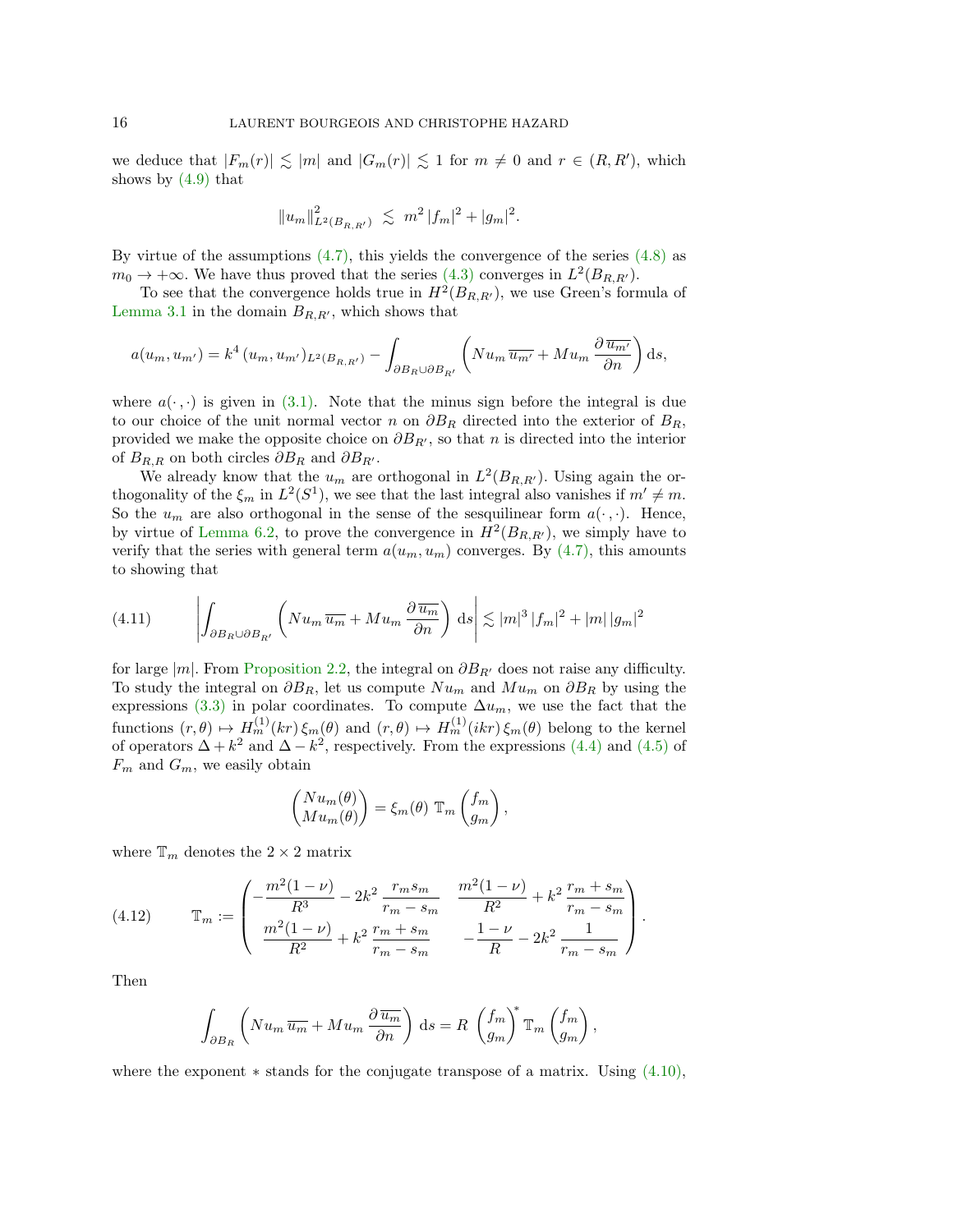we see that

<span id="page-16-2"></span>(4.13) 
$$
\mathbb{T}_m = \begin{pmatrix} -\frac{2|m|^3}{R^3} + \mathcal{O}(|m|^2) & -\frac{|m|^2(1+\nu)}{R^2} + \mathcal{O}(|m|) \\ -\frac{|m|^2(1+\nu)}{R^2} + \mathcal{O}(|m|) & -\frac{2|m|}{R} + \mathcal{O}(1) \end{pmatrix}
$$

as  $|m| \to +\infty$ , which shows that for large  $|m|$ ,

$$
\left| \left( \frac{f_m}{g_m} \right)^* \mathbb{T}_m \left( \frac{f_m}{g_m} \right) \right| \lesssim |m|^3 |f_m|^2 + |m| |g_m|^2,
$$

and [\(4.11\)](#page-15-0) follows.

5. Weak formulation in a bounded domain. From now on, we denote by S the operator from  $H^{3/2}(\partial B_R) \times H^{1/2}(\partial B_R)$  to  $H^2_{loc}(\mathbb{R}^2 \setminus \overline{B_R})$  which maps the pair  $(f, g)$  of Dirichlet data to the solution u of the Dirichlet problem  $(4.1)$ . In this section, we show that our initial problem  $(1.1)$  is equivalent to a problem set in a bounded domain with the help of a Dirichlet-to-Neumann operator T defined from  $H^{3/2}(\partial B_R) \times H^{1/2}(\partial B_R)$  to  $H^{-3/2}(\partial B_R) \times H^{-1/2}(\partial B_R)$  by

<span id="page-16-1"></span>
$$
\mathbb{T}\begin{pmatrix}f \\ g\end{pmatrix} := \begin{pmatrix}Nu \\ Mu\end{pmatrix} \quad \text{where} \quad u := \mathcal{S}\begin{pmatrix}f \\ g\end{pmatrix}.
$$

As in the preceding section, the definitions of  $M$  and  $N$  are based here on the unit normal n oriented outside  $B_R$ . That  $\mathbb T$  is a continuous operator is a direct consequence of [Lemma 3.1.](#page-8-0) From the proof of [Proposition 4.1,](#page-13-6) an explicit expression of the operator T is given by

(5.1) 
$$
\mathbb{T}\begin{pmatrix} f \\ g \end{pmatrix} = \sum_{m \in \mathbb{Z}} \mathbb{T}_m \begin{pmatrix} f_m \\ g_m \end{pmatrix} \xi_m,
$$

where  $\mathbb{T}_m$  is defined in [\(4.12\)](#page-15-1) and  $f_m$  and  $g_m$  are the Fourier coefficient of f and g given by  $(4.2)$ .

Let us now consider the following problem in the bounded domain  $\Omega_R := \Omega \cap B_R$ , where  $R > 0$  is sufficiently large so that  $B_R$  contains the obstacle  $\mathcal{D}$ :

<span id="page-16-0"></span>(5.2) 
$$
\begin{cases}\n\text{Find } u^s \in H^2(\Omega_R) \text{ such that} \\
\Delta^2 u^s - k^4 u^s = 0 \qquad \text{in } \Omega_R, \\
\left(B_1(u^s + u^i), B_2(u^s + u^i)\right) = (0, 0) \quad \text{on } \partial\Omega, \\
\left(\begin{array}{c} Nu^s \\ Mu^s\end{array}\right) = \mathbb{T}\left(\begin{array}{c} u^s|_{\partial B_R} \\ \left(\partial u^s/\partial n\right)|_{\partial B_R}\end{array}\right) \qquad \text{on } \partial B_R.\n\end{cases}
$$

Problems [\(1.1\)](#page-0-0) and [\(5.2\)](#page-16-0) are equivalent in the sense of the following proposition.

PROPOSITION 5.1. Assume that problem [\(1.1\)](#page-0-0) has a solution  $v^s$  in  $\Omega$ . Then its restriction  $v^s|_{\Omega_R}$  is a solution to problem [\(5.2\)](#page-16-0). Conversely, if  $u^s$  is a solution to problem [\(5.2\)](#page-16-0), then the function v<sup>s</sup> which is equal to u<sup>s</sup> in  $\Omega_R$  and  $\mathcal{S}(u^s|_{\partial B_R}, {\partial u^s}/{\partial n})|_{\partial B_R}$ in  $\mathbb{R}^2 \setminus \overline{B_R}$  is a solution to problem  $(1.1)$  in  $\Omega$ .

*Proof.* Assume that [\(1.1\)](#page-0-0) has a solution  $v^s$  in  $\Omega$ . It is clear that its restriction to  $\mathbb{R}^2 \setminus \overline{B_R}$  coincides with  $\mathcal{S}(v^s|_{\partial B_R}, (\partial v^s/\partial n)|_{\partial B_R})$ , so that  $\mathbb{T}(v^s|_{\partial B_R}, (\partial v^s/\partial n)|_{\partial B_R}) =$  $(Nv^s, Mv^s)$ . We obtain that  $v^s|_{\Omega_R}$  satisfies problem [\(5.2\).](#page-16-0)

 $\Box$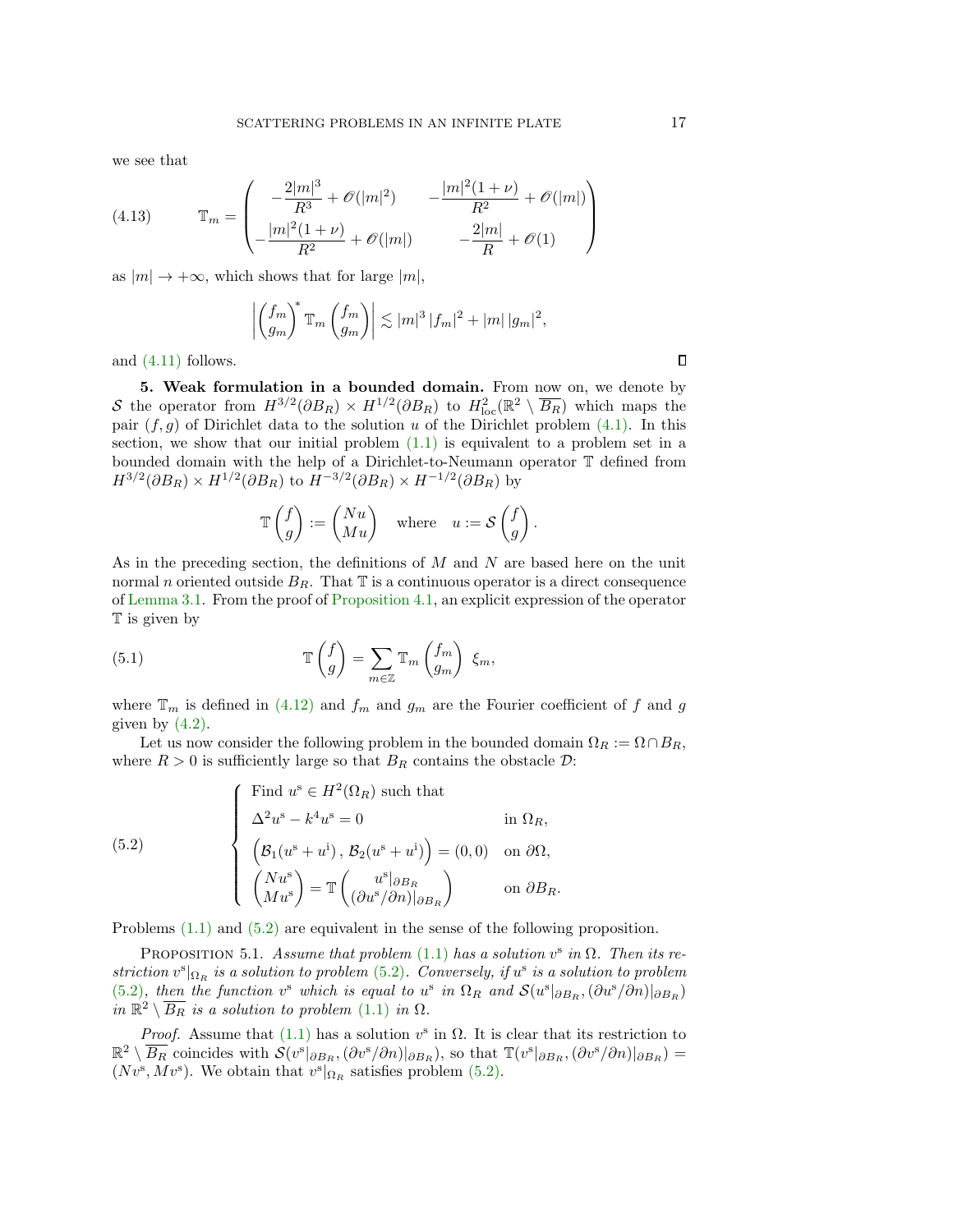Conversely, assume that  $(5.2)$  has a solution  $u^s$  in  $\Omega_R$ . To prove that  $v^s$  defined in the proposition is a solution to [\(1.1\),](#page-0-0) we just have to verify that  $\Delta^2 v^s - k^4 v^s = 0$  in  $\Omega$ . Consider a function  $\varphi$  in  $C_0^{\infty}(\Omega)$ , which is the set of infinitely smooth and compactly supported functions in  $\Omega$ . Considering distribution brackets, we have

$$
\langle \Delta^2 v^s - k^4 v^s, \varphi \rangle = \langle v^s, \Delta^2 \varphi - k^4 \varphi \rangle = \int_{\Omega} u^s (\Delta^2 \varphi - k^4 \varphi) \, dx.
$$

By splitting the integral in two parts respectively on  $\Omega_R$  and  $\mathbb{R}^2 \setminus \overline{B_R}$ , applying twice Green's formula of Lemma  $3.1$  in both domains and using the fact that  $v^s$  satisfies separately  $\Delta^2 v^s - k^4 v^s = 0$  in these domains, we obtain

$$
\langle \Delta^2 v^s - k^4 v^s, \varphi \rangle = \int_{\partial B_R} \left( \left\{ \frac{\partial w^s}{\partial n} - \frac{\partial u^s}{\partial n} \right\} M \varphi + \left\{ w^s - u^s \right\} N \varphi \right) ds - \int_{\partial B_R} \left( \frac{\partial \varphi}{\partial n} \left\{ M w^s - M u^s \right\} + \varphi \left\{ N w^s - N u^s \right\} \right) ds,
$$

where  $w^{\rm s} := v^{\rm s}|_{\mathbb{R}^2 \setminus \overline{B_R}}$ . As  $(Nu^{\rm s}, M u^{\rm s})^{\top} = \mathbb{T}(u^{\rm s} |_{\partial B_R}, (\partial u^{\rm s} / \partial n)|_{\partial B_R})^{\top}$ , we know that the respective traces, normal derivatives, bending moments and transverse forces of  $u^s$  and  $w^s$  coincide on  $\partial B_R$ , which yields the result.  $\Box$ 

Let us find now a weak formulation of problem [\(5.2\).](#page-16-0) Such a formulation depends on the choice of the boundary conditions only by the associated functional space. That is why we introduce four Hilbert spaces  $\mathcal{H}_{\beta}$ , for  $\beta = 1$  to 4, associated respectively to the four possible pairs of boundary conditions:

$$
\mathcal{H}_1 := \{ u \in H^2(\Omega_R), u|_{\partial\Omega} = (\partial u/\partial n)|_{\partial\Omega} = 0 \}
$$
 (clamped plate),  
\n
$$
\mathcal{H}_2 := \{ u \in H^2(\Omega_R), u|_{\partial\Omega} = 0 \}
$$
 (simpled plate),  
\n
$$
\mathcal{H}_3 := \{ u \in H^2(\Omega_R), (\partial u/\partial n)|_{\partial\Omega} = 0 \}
$$
 (roller supported plate),  
\n
$$
\mathcal{H}_4 := H^2(\Omega_R)
$$
 (free plate).  
\n  
\n
$$
(free plate).
$$

All of them can be equipped with the inner product of  $H^2(\Omega_R)$ . Instead of the scattered field  $u^s$ , it is more convenient to consider the total field  $u := u^s + u^i$  in the weak formulation, where we recall that the incident field  $u^i$  satisfies  $\Delta^2 u^i - k^4 u^i = 0$  in  $\mathbb{R}^2$ . It is then easy to see that  $(5.2)$  is equivalent to

(5.3) 
$$
\begin{cases} \text{Find } u \in \mathcal{H}_{\beta} \text{ such that} \\ b(u,v) = \ell(v) \text{ for all } v \in \mathcal{H}_{\beta}, \end{cases}
$$

where  $b$  is the sesquilinear form defined by

<span id="page-17-0"></span>
$$
b(u,v) := a(u,v) - k^4 \int_{\Omega_R} u \, \overline{v} \, dx - t(u,v),
$$

a is given by [\(3.1\)](#page-8-2) with  $\mathcal{O} = \Omega_R$ , t is defined by

$$
t(u, v) := \int_{\partial B_R} \begin{pmatrix} v \\ \partial v/\partial n \end{pmatrix}^* \mathbb{T} \begin{pmatrix} u \\ \partial u/\partial n \end{pmatrix} ds
$$

and the antilinear form  $\ell$  is defined on  $\mathcal{H}_{\beta}$  by

$$
\ell(v) := \int_{\partial B_R} \begin{pmatrix} v \\ \partial v/\partial n \end{pmatrix}^* \left\{ \begin{pmatrix} N u^{\mathbf{i}} \\ M u^{\mathbf{i}} \end{pmatrix} - \mathbb{T} \begin{pmatrix} u^{\mathbf{i}} \\ \partial u^{\mathbf{i}}/\partial n \end{pmatrix} \right\} ds.
$$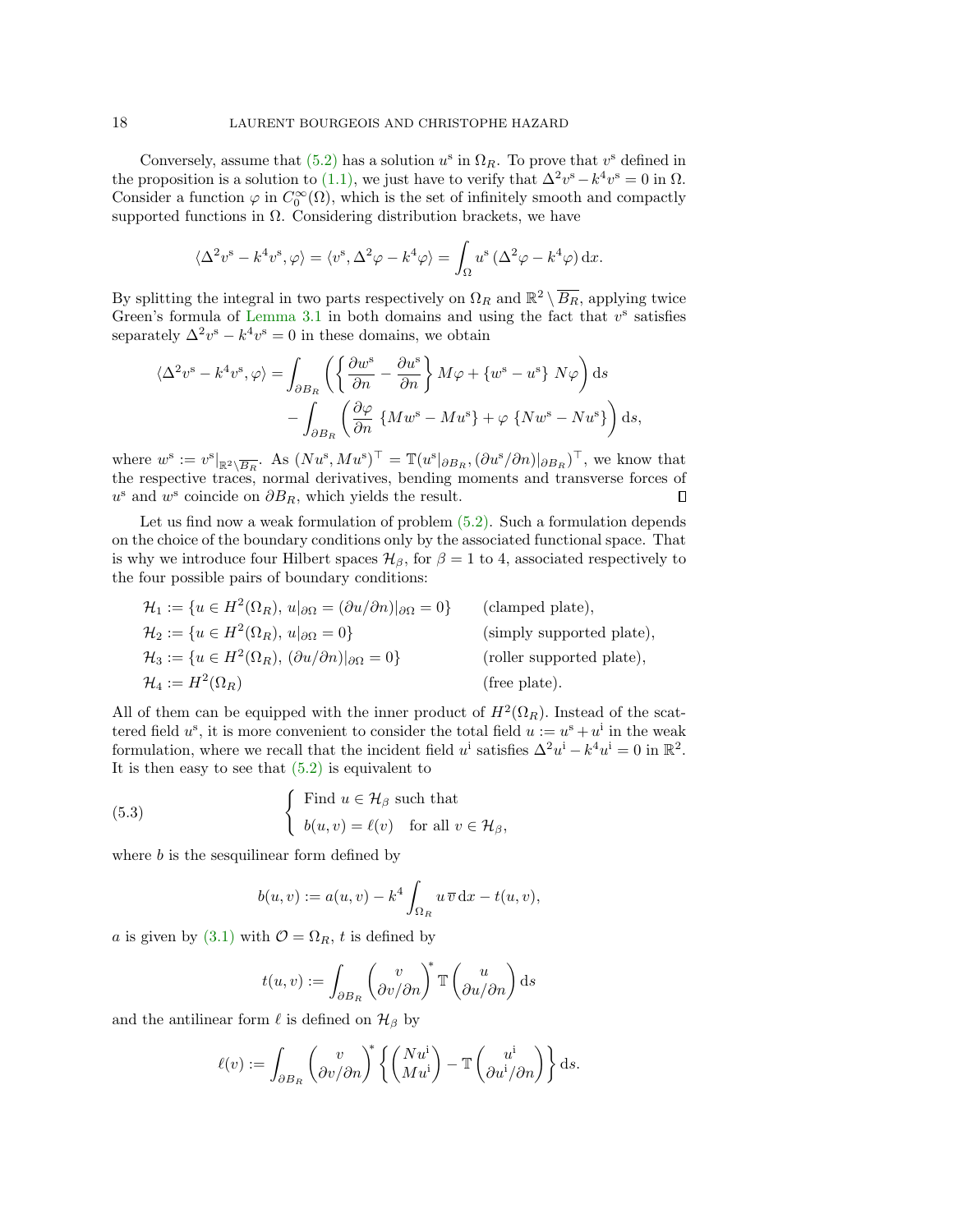Let us notice that from  $(5.1)$ , the sesquilinear form t can be expressed as

<span id="page-18-1"></span>(5.4) 
$$
t(u,v) = \frac{1}{R} \sum_{m \in \mathbb{Z}} \left( \frac{(v, \xi_m)_{L^2(\partial B_R)}}{(\partial v/\partial n, \xi_m)_{L^2(\partial B_R)}} \right)^* \mathbb{T}_m \left( \frac{(u, \xi_m)_{L^2(\partial B_R)}}{(\partial u/\partial n, \xi_m)_{L^2(\partial B_R)}} \right)
$$

**6. Fredholmness.** The weak formulation  $(5.3)$  is equivalent to the equation  $Bu = L$  in  $\mathcal{H}_{\beta}$ , where the operator  $B: \mathcal{H}_{\beta} \to \mathcal{H}_{\beta}$  and the element  $L \in \mathcal{H}_{\beta}$  are defined from the sesquilinear form  $b$  and the antilinear form  $\ell$ , respectively, with the help of the Riesz Theorem:

$$
(Bu, v)_{H^2(\Omega_R)} := b(u, v) \text{ for all } u, v \in \mathcal{H}_{\beta},
$$
  

$$
(L, v)_{H^2(\Omega_R)} := \ell(v) \text{ for all } v \in \mathcal{H}_{\beta}.
$$

<span id="page-18-2"></span>THEOREM 6.1. The operator  $B$  is a Fredholm operator of index 0.

To prove this theorem we need two lemmas. The first one is proved in [\[2\]](#page-19-10).

LEMMA 6.2. For  $\nu \in [0,1)$ , there exist two constants  $c_0 > 0$  and  $\lambda_0 \geq 0$  such that the sesquilinear form a given by  $(3.1)$  satisfies the Gårding inequality

$$
a(u, u) \ge c_0 \|u\|_{H^2(\mathcal{O})}^2 - \lambda_0 \|u\|_{L^2(\mathcal{O})}^2 \quad \text{for all } u \in H^2(\mathcal{O}).
$$

*Remark* 6.3. By using a similar proof as in  $[3, \text{ Lemma } 4.2]$  $[3, \text{ Lemma } 4.2]$ , we point out that if we restrict ourselves to  $u \in \mathcal{H}_{\beta}$ ,  $\beta = 1$  or 2, then  $\lambda_0$  can be set to 0 in [Lemma 6.2.](#page-18-0)

The second lemma concerns the family of  $2 \times 2$  matrices  $\mathbb{T}_m$  defined in [\(4.12\)](#page-15-1) and involved in the expression  $(5.4)$  of the sesquilinear form t.

LEMMA 6.4. There exists  $m_0 \in \mathbb{N}$ , such that for all  $|m| > m_0$ , we have

<span id="page-18-3"></span>
$$
-\mathrm{Re}\left\{ \begin{pmatrix} f_m \\ g_m \end{pmatrix}^* \mathbb{T}_m \begin{pmatrix} f_m \\ g_m \end{pmatrix} \right\} \geq 0 \quad \text{for all } (f_m, g_m) \in \mathbb{C}^2.
$$

*Proof.* The asymptotic behavior [\(4.13\)](#page-16-2) of  $\mathbb{T}_m$  for large |m| shows that

$$
- \operatorname{Re} \left\{ \left( \frac{f_m}{g_m} \right)^* \mathbb{T}_m \left( \frac{f_m}{g_m} \right) \right\} = R_m^{\operatorname{asy}}(f_m, g_m) + R_m^{\operatorname{rem}}(f_m, g_m), \quad \text{where}
$$
  

$$
R_m^{\operatorname{asy}}(f_m, g_m) := \frac{2|m|^3}{R^3} |f_m|^2 + \frac{2|m|^2(1+\nu)}{R^2} \operatorname{Re}(f_m \overline{g_m}) + \frac{2|m|}{R} |g_m|^2,
$$
  

$$
R_m^{\operatorname{rem}}(f_m, g_m) := \mathcal{O}(|m|^2) |f_m|^2 + \mathcal{O}(|m|) \operatorname{Re}(f_m \overline{g_m}) + \mathcal{O}(1) |g_m|^2.
$$

We notice on the one hand that

$$
R_m^{\text{asy}}(f_m, g_m) \ge \frac{2|m|^3}{R^3} |f_m|^2 - \frac{|m|^3(1+\nu)}{R^3} |f_m|^2 - \frac{|m|(1+\nu)}{R} |g_m|^2 + \frac{2|m|}{R} |g_m|^2
$$
  
=  $(1-\nu) \left( \frac{|m|^3}{R^3} |f_m|^2 + \frac{|m|}{R} |g_m|^2 \right)$ 

and on the other hand, that

$$
R_m^{\text{rem}}(f_m, g_m) = \mathscr{O}\big(|m|^2 |f_m|^2 + |g_m|^2\big) = \mathscr{O}\big(|m|^{-1}\big) R_m^{\text{asy}}(f_m, g_m),
$$

which yields the result.

<span id="page-18-0"></span>.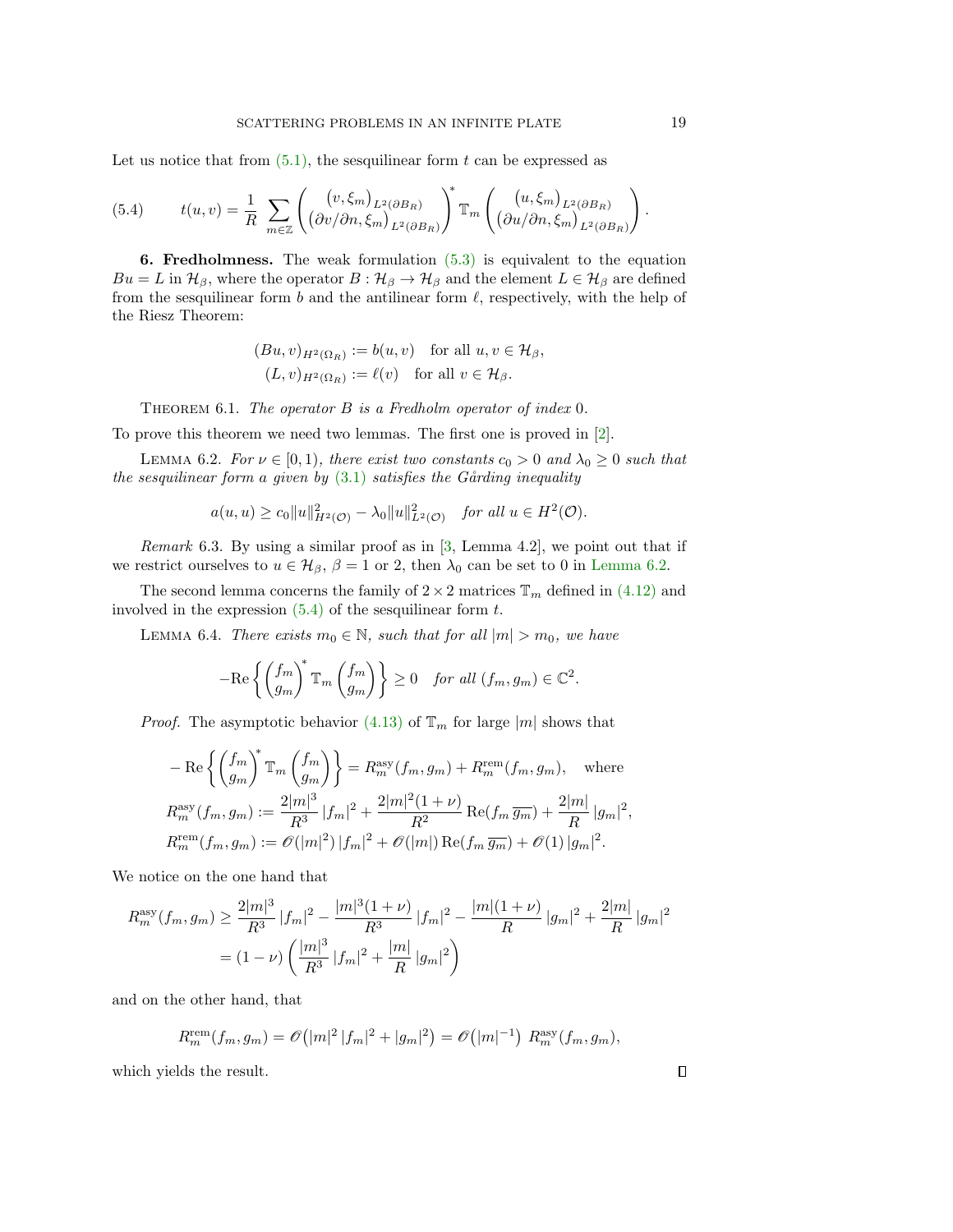*Proof of [Theorem](#page-18-2)* 6.1. Let us choose  $m_0$  as in [Lemma 6.4](#page-18-3) and define the two sesquilinear form  $t_0$  and  $t_{\infty}$  deduced from the expression [\(5.4\)](#page-18-1) of t by splitting the series in two parts  $t_0(u, v) := R^{-1} \sum_{|m| \leq m_0} \ldots$  and  $t_\infty(u, v) := R^{-1} \sum_{|m| > m_0} \ldots$ Then we decompose the sesquilinear form b into  $b = c + d$  where

$$
c(u, v) := a(u, v) + \lambda_0 \int_{\Omega_R} u \, \overline{v} \, dx - t_{\infty}(u, v) \quad \text{and}
$$

$$
d(u, v) := -(\lambda_0 + k^4) \int_{\Omega_R} u \, \overline{v} \, dx - t_0(u, v).
$$

On the one hand, we observe that for all  $u \in \mathcal{H}_{\beta}$ ,

$$
\mathrm{Re}\big\{c(u, u)\big\} = a(u, u) + \lambda_0 \int_{\Omega_R} |u|^2 \, \mathrm{d}x - \mathrm{Re}\big\{t_\infty(u, u)\big\} \ge c_0 \|u\|_{H^2(\Omega_R)}^2,
$$

where we have used Lemmas  $6.2$  and  $6.4$ . This implies that the operator C which is associated with the sesquilinear form  $c$  via Riesz theorem is invertible. On the other hand, the operator  $D$  which is associated with the sesquilinear form  $d$  via Riesz theorem is compact. This follows from the compactness of the embedding of  $H^2(\Omega_R)$ in  $L^2(\Omega_R)$  and the fact that the operator associated with the form  $t_0$  is a finite sum of operators of rank 2. We conclude that  $B = C + D$  is Fredholm of index 0.  $\Box$ 

We are now able to prove the main [Theorem 1.1.](#page-1-0)

Proof of [Theorem](#page-1-0) 1.1. From [Theorem 6.1](#page-18-2) and the Fredholm theory we obtain that existence is equivalent to uniqueness in problem [\(5.2\).](#page-16-0) Uniqueness is given by [Theorems 3.3](#page-10-1) and [3.4.](#page-10-2)  $\Box$ 

Remark 6.5. In the case of the free plate, an alternative method of ours would have been to use the Analytic Fredholm theorem directly on problem [\(5.3\)](#page-17-0) by using analyticity with respect to k. The main difficulty is to prove the analytic dependence of the Dirichlet-to-Neumann operator  $\mathbb T$  with respect to  $k$ .

## REFERENCES

- <span id="page-19-6"></span>[1] M. Abramowitz and I. A. Stegun. Handbook of Mathematical Functions with Formulas, Graphs, and Mathematical Tables. Dover, New York, 1970.
- <span id="page-19-10"></span>[2] S. Agmon. Lectures on elliptic boundary value problems. Van Nostrand, Princeton, 1965.
- <span id="page-19-11"></span>[3] L. Bourgeois, L. Chesnel, and S. Fliss. On well-posedness of time-harmonic problems in an unbounded strip for a thin plate model. *Commun. Math. Sci.*, 17(6):1487–1529, 2019.
- <span id="page-19-5"></span>[4] L. Bourgeois and A. Recoquillay. The linear sampling method for Kirchhoff-Love infinite plates. Inverse Probl. Imag., 14(2):363–384, 2020.
- <span id="page-19-9"></span>[5] H. Brezis. Analyse fonctionnelle. Masson, Paris, 1983.
- <span id="page-19-8"></span>[6] F. Cakoni and D. Colton. A qualitative approach to inverse scattering theory. Applied Mathematical Sciences 188. Springer, New York, 2014.
- <span id="page-19-2"></span>[7] D. Colton and R. Kress. Inverse Acoustic and Electromagnetic Scattering Theory, 2nd edition. Applied Mathematical Science 93. Springer-Verlag, Berlin, 1989.
- <span id="page-19-4"></span>[8] M. Farhat, S. Guenneau, and S. Enoch. Finite elements modelling of scattering problems for flexural waves in thin plates: application to elliptic invisibility cloaks, rotators and the mirage effect. J. Comput. Phys., 230(6):2237–2245, 2011.
- <span id="page-19-3"></span>[9] K. Förster and T. Weidl. Trapped modes in an elastic plate with a hole. Algebra i Analiz, 23(1):255–288, 2011.
- <span id="page-19-1"></span>[10] F. Gazzola, H.-C. Grunau, and G. Sweers. Polyharmonic boundary value problems. Lecture Notes in Mathematics 1991. Springer-Verlag, Berlin, 2010.
- <span id="page-19-7"></span>[11] C. Hazard and M. Lenoir. Determination of scattering frequencies for an elastic floating body. SIAM J. Math. Anal., 24(6):1458–1514, 1993.
- <span id="page-19-0"></span>[12] G. C. Hsiao and W. L. Wendland. Boundary integral equations. Applied Mathematical Sciences 164. Springer-Verlag, Berlin, 2008.